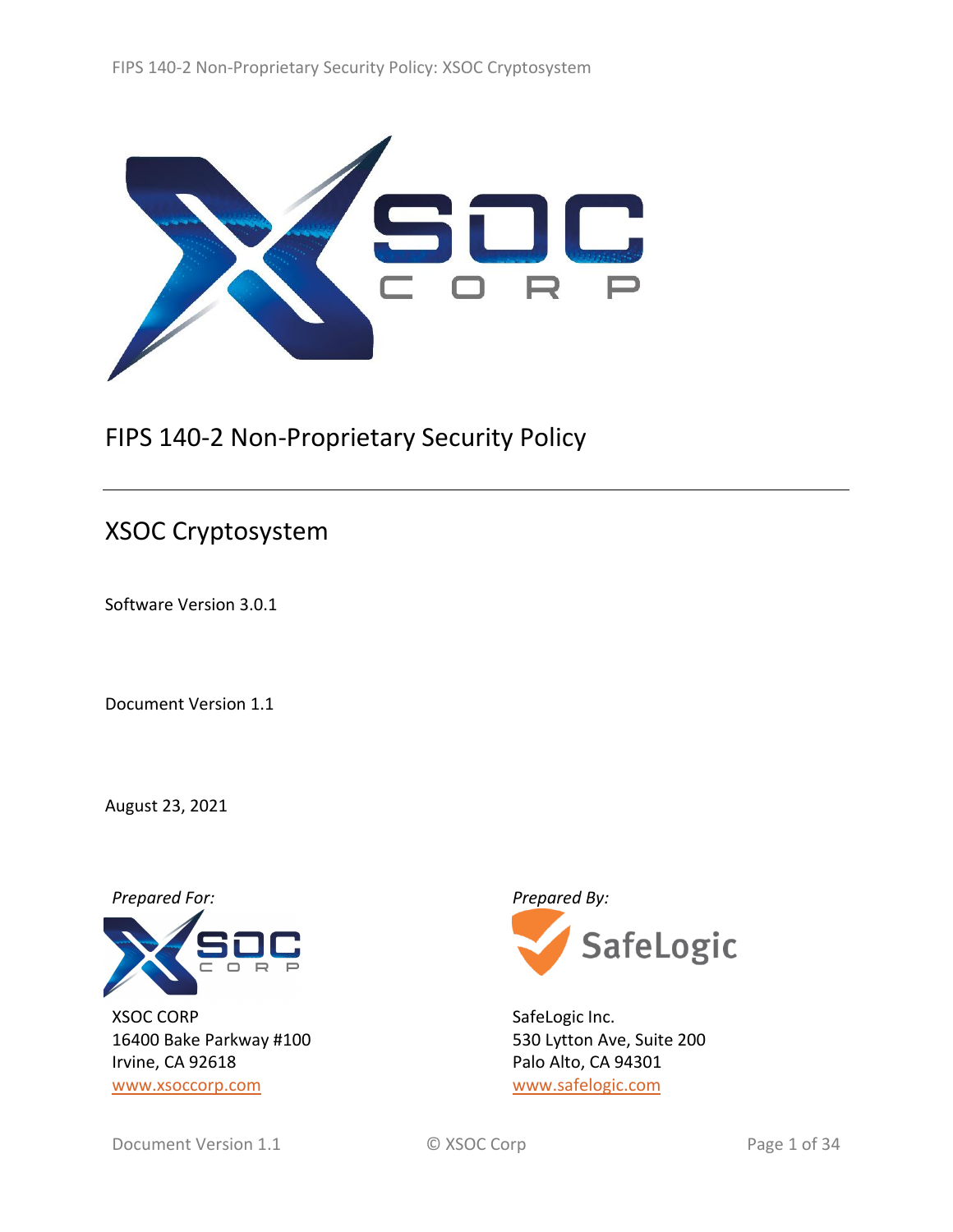## **Abstract**

This document provides a non-proprietary FIPS 140-2 Security Policy for the XSOC Cryptosystem.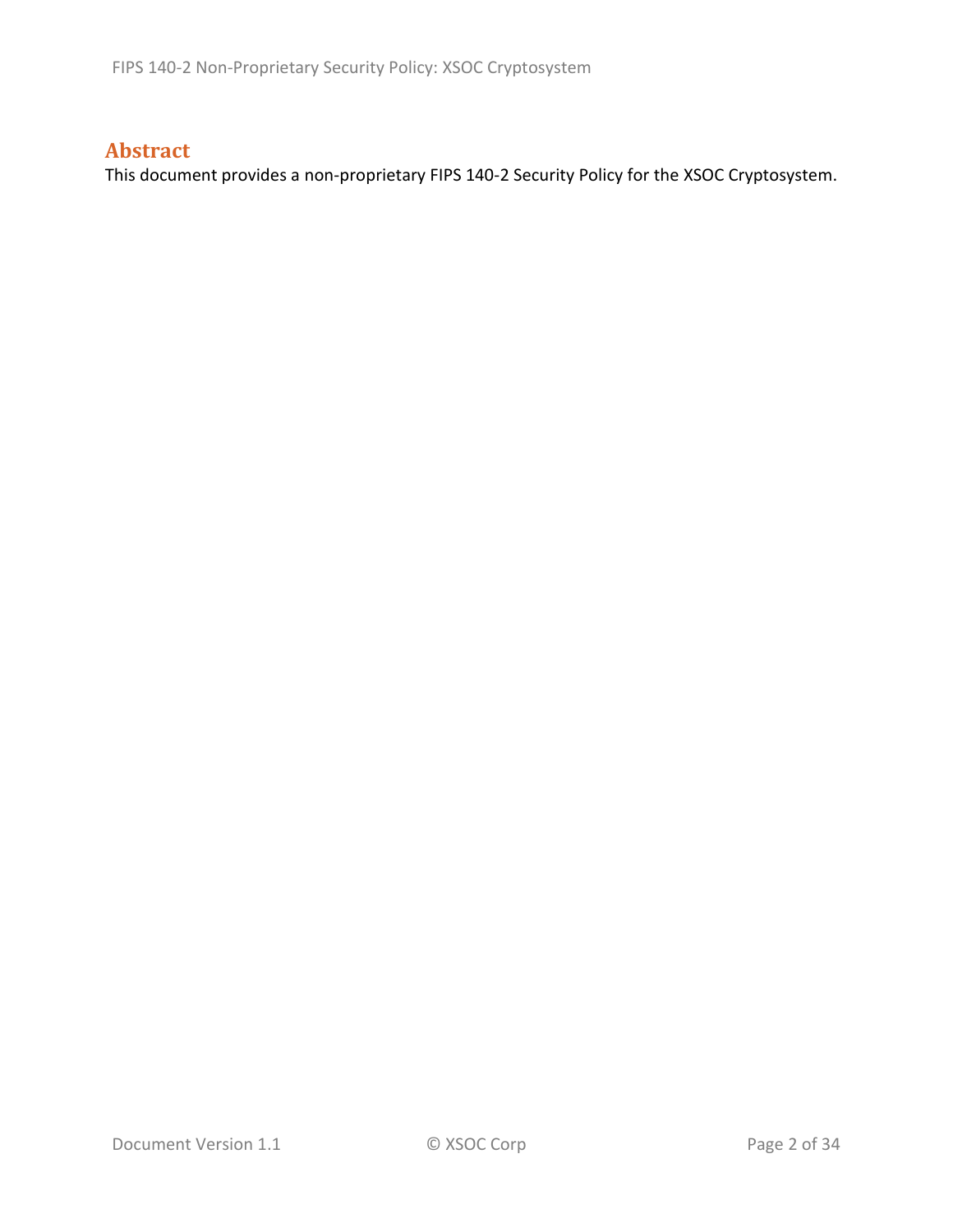# **Table of Contents**

| $\mathbf{1}$            |               |  |
|-------------------------|---------------|--|
|                         | 1.1           |  |
|                         | 1.2           |  |
|                         | 1.3           |  |
|                         | 1.4           |  |
| $\overline{2}$          |               |  |
|                         | 2.1           |  |
|                         | 2.1.1         |  |
|                         | 2.1.2         |  |
|                         | 2.1.3         |  |
|                         | 2.1.4         |  |
|                         | 2.1.5         |  |
|                         | 2.1.6         |  |
|                         | $2.2^{\circ}$ |  |
|                         | 2.2.1         |  |
|                         | 2.2.2         |  |
|                         | 2.3           |  |
|                         | 2.4           |  |
|                         | 2.4.1         |  |
|                         | 2.4.2         |  |
|                         | 2.5           |  |
|                         | 2.6           |  |
|                         | 2.6.1         |  |
|                         | 2.7           |  |
|                         | 2.7.1         |  |
|                         | 2.7.2         |  |
|                         | 2.8           |  |
| $\overline{\mathbf{3}}$ |               |  |
|                         | 3.1           |  |
|                         | 3.1.1         |  |
|                         | 3.1.2         |  |
|                         | 3.1.3         |  |
|                         | 3.1.4         |  |
|                         | 3.1.5         |  |
| 4                       |               |  |
|                         | 4.1           |  |
|                         | 4.2           |  |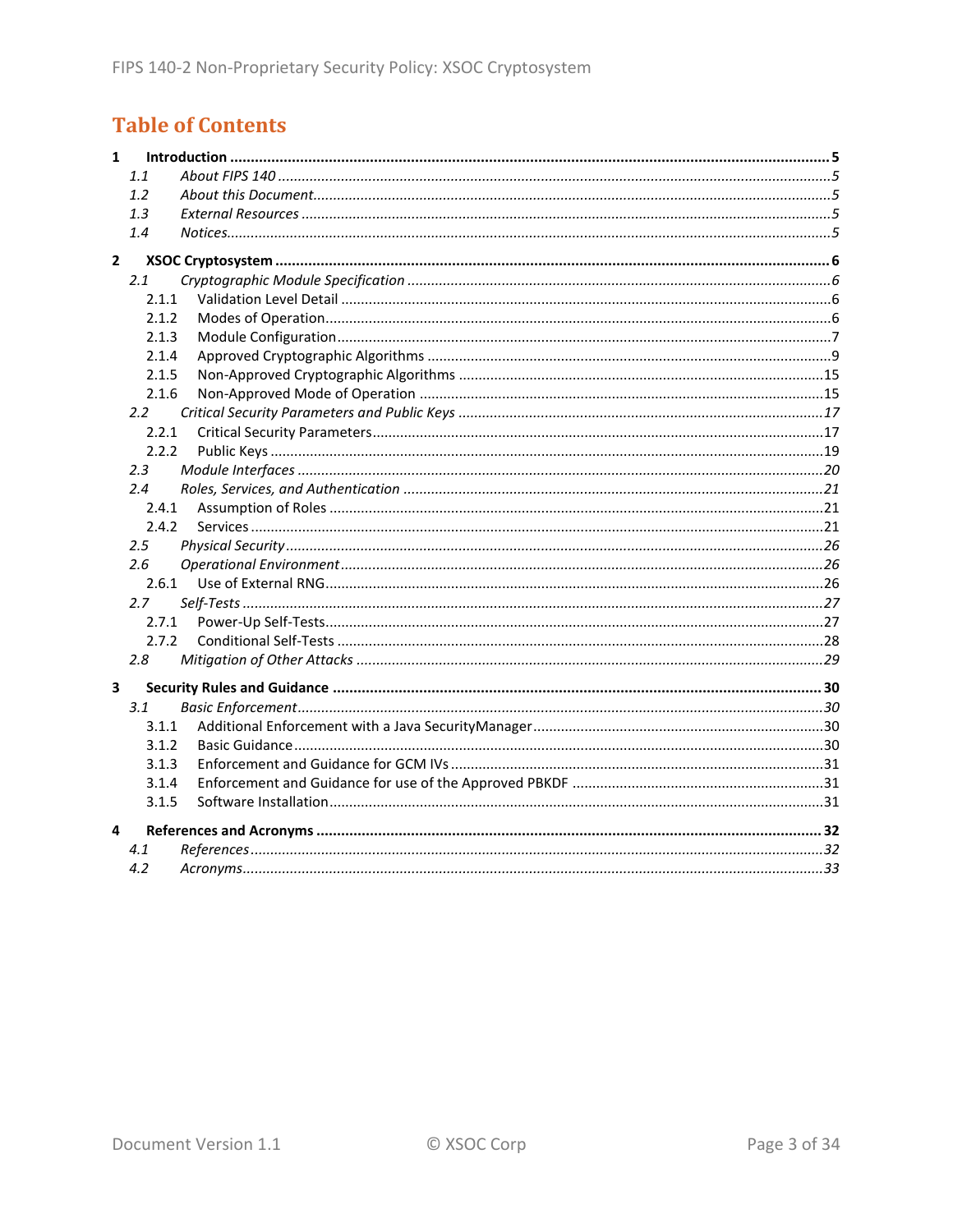## **List of Tables**

# **List of Figures**

|--|--|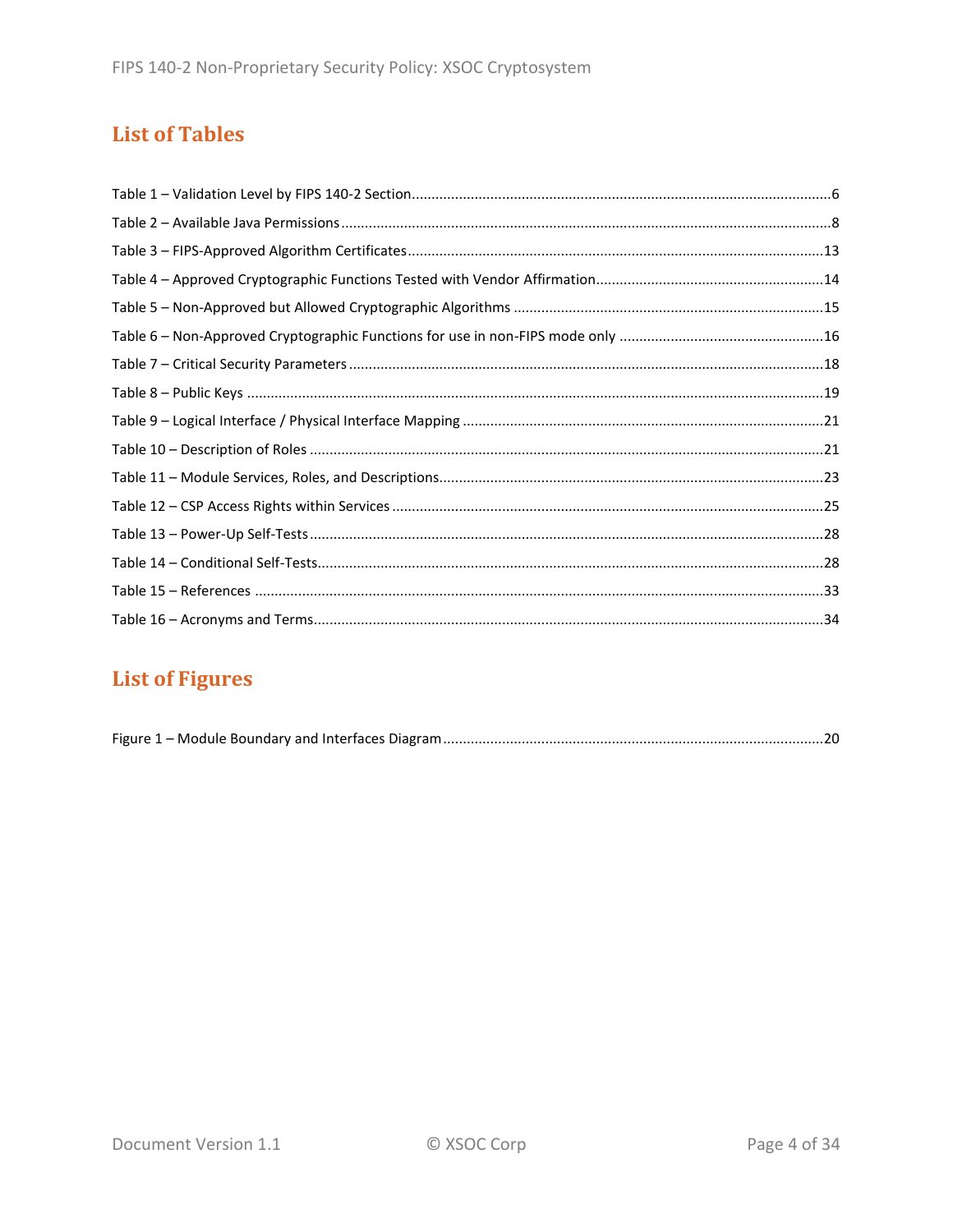## <span id="page-4-0"></span>**1 Introduction**

## <span id="page-4-1"></span>**1.1 About FIPS 140**

Federal Information Processing Standards Publication 140-2 — Security Requirements for Cryptographic Modules specifies requirements for cryptographic modules to be deployed in a Sensitive but Unclassified environment. The National Institute of Standards and Technology (NIST) and Communications Security Establishment Canada (CSE) Cryptographic Module Validation Program (CMVP) run the FIPS 140 program. The NVLAP accredits independent testing labs to perform FIPS 140 testing; the CMVP validates modules meeting FIPS 140 validation. *Validated* is the term given to a module that is documented and tested against the FIPS 140 criteria.

More information is available on the CMVP website at [http://csrc.nist.gov/groups/STM/cmvp/index.html.](http://csrc.nist.gov/groups/STM/cmvp/index.html)

#### <span id="page-4-2"></span>**1.2 About this Document**

This non-proprietary Cryptographic Module Security Policy for XSOC Cryptosystem from XSOC Corp ("XSOC") provides an overview of the product and a high-level description of how it meets the overall Level 1 security requirements of FIPS 140-2.

<span id="page-4-3"></span>The XSOC Cryptosystem may also be referred to as the "module" in this document.

#### **1.3 External Resources**

The XSOC Corp website [\(www.xsoccorp.com\)](http://www.xsoccorp.com/) contains information on XSOC services and products. The Cryptographic Module Validation Program website contains links to the FIPS 140-2 certificate and XSOC contact information.

#### <span id="page-4-4"></span>**1.4 Notices**

This document may be freely reproduced and distributed in its entirety without modification.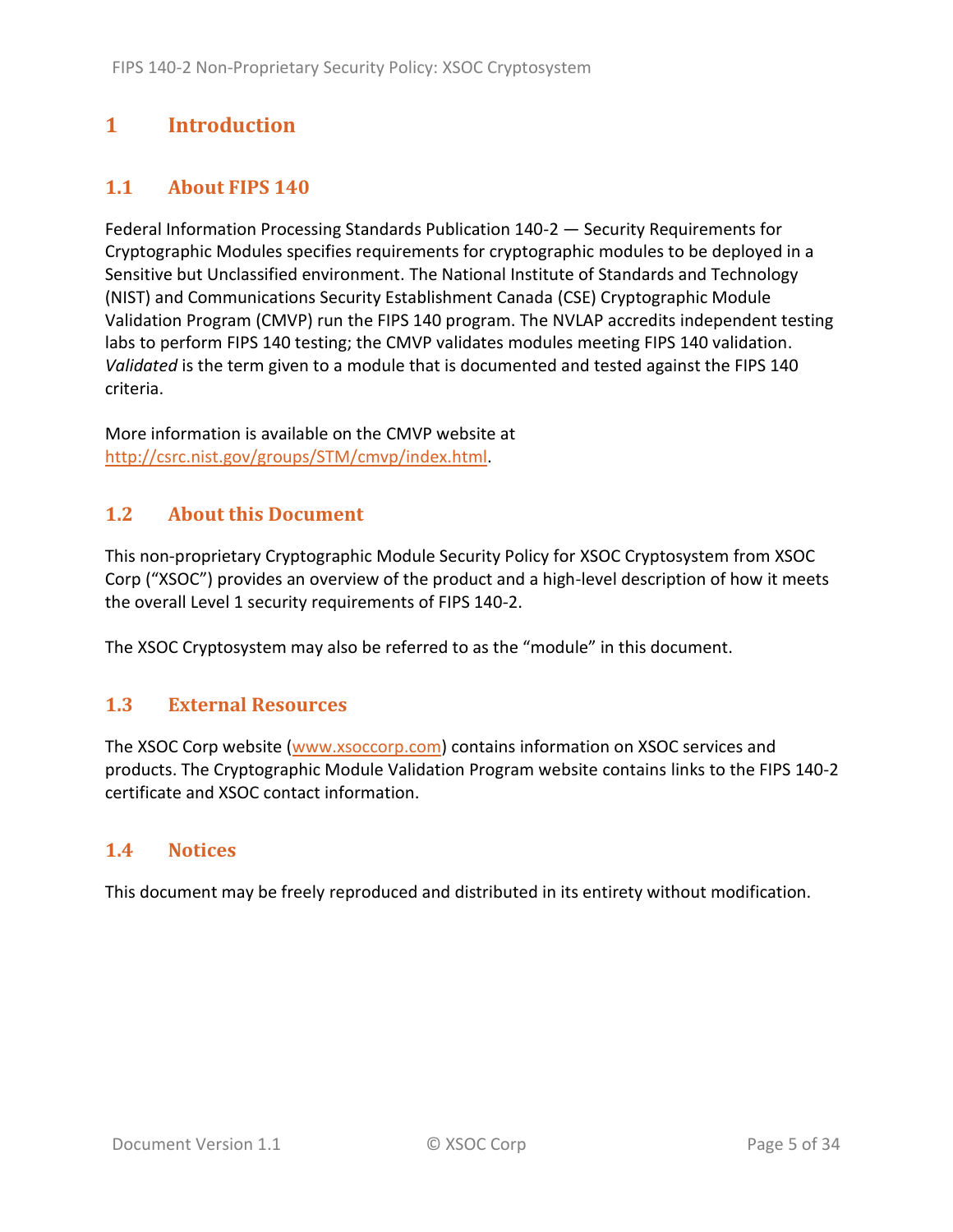## <span id="page-5-0"></span>**2 XSOC Cryptosystem**

## <span id="page-5-1"></span>**2.1 Cryptographic Module Specification**

XSOC Cryptosystem™ is a standards-based "Drop-in Compliance" cryptographic engine that enables the protection of data requiring absolute compliance with federal standards. The module delivers core cryptographic Suite-B functions to the layered architecture of XSOC's own proprietary security workflow and overall cryptosystem. Data that is enciphered or transformed by XSOC passes through XSOC Cryptosystem during every cycle of operation. XSOC Cryptosystem enables flexible modes of operation for encryption that support variable key-length, directlyinjected multi-factor authentication, and optimal performance streaming encryption within the framework of a secure and trusted cipher implementation.

The module's logical cryptographic boundary is the Java Archive (JAR) file (ccj-3.0.1.jar). The module is a multi-chip standalone embodiment installed on a General Purpose Device. The module is a software module and relies on the physical characteristics of the host platform. The module's physical cryptographic boundary is defined by the enclosure of the host platform. All operations of the module occur via calls from host applications and their respective internal daemons/processes. As such there are no untrusted services calling the services of the module.

#### <span id="page-5-2"></span>**2.1.1 Validation Level Detail**

The following table lists the level of validation for each area in FIPS 140-2:

| <b>FIPS 140-2 Section Title</b>                | <b>Validation Level</b> |
|------------------------------------------------|-------------------------|
| Cryptographic Module Specification             |                         |
| Cryptographic Module Ports and Interfaces      |                         |
| Roles, Services, and Authentication            |                         |
| Finite State Model                             |                         |
| <b>Physical Security</b>                       | N/A                     |
| <b>Operational Environment</b>                 |                         |
| Cryptographic Key Management                   |                         |
| Electromagnetic Interference / Electromagnetic | 1                       |
| Compatibility                                  |                         |
| Self-Tests                                     | 1                       |
| Design Assurance                               | 1                       |
| Mitigation of Other Attacks                    |                         |

<span id="page-5-3"></span>**Table 1 – Validation Level by FIPS 140-2 Section**

#### **2.1.2 Modes of Operation**

The module supports two modes of operation: Approved and Non-approved. The module will be in FIPS-approved mode when the appropriate transition method is called. To verify that a module is in the Approved Mode of operation, the user can call a FIPS-approved mode status method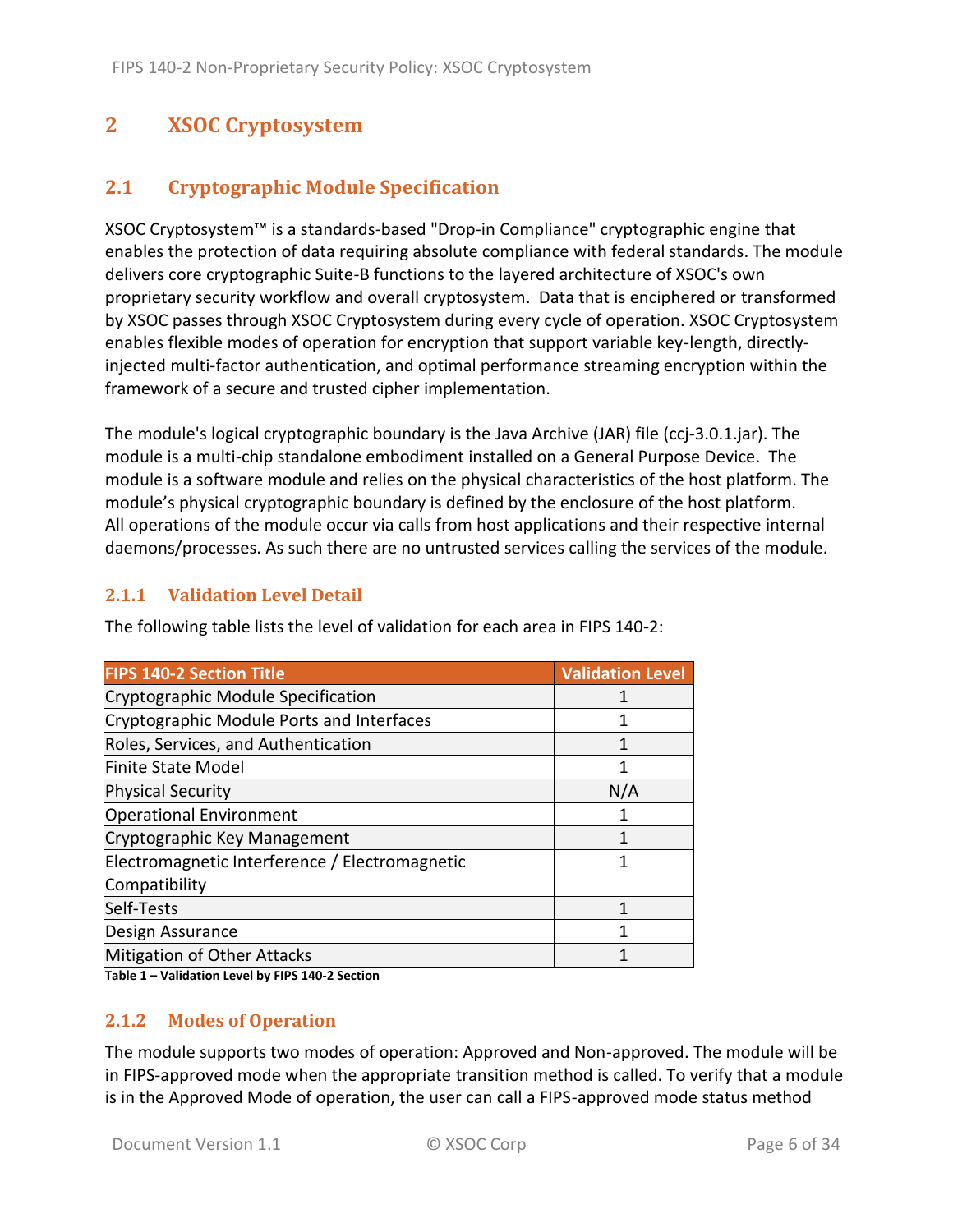(*CryptoServicesRegistrar.isInApprovedOnlyMode()*). If the module is configured to allow approved and non-approved mode operation, a call to *CryptoServicesRegistrar.setApprovedMode(true)* will switch the current thread of user control into approved mode.

In FIPS-approved mode, the module will not provide non-approved algorithms, therefore, exceptions will be called if the user tries to access non-approved algorithms in the Approved Mode.

#### <span id="page-6-0"></span>**2.1.3 Module Configuration**

In default operation, the module will start with both approved and non-approved mode enabled.

If the module detects that the system property *com.safelogic.cryptocomply.fips.approved\_only* is set to *true* the module will start in approved mode and non-approved mode functionality will not be available.

If the underlying JVM is running with a Java Security Manager installed, the module will be running in approved mode with secret and private key export disabled.

Use of the module with a Java Security Manager requires the setting of some basic permissions to allow the module HMAC-SHA-256 software integrity test to take place as well as to allow the module itself to examine secret and private keys. The basic permissions required for the module to operate correctly with a Java Security Manager are indicated by a Y in the **Req** column of [Table](#page-7-0)  2 – [Available Java Permissions.](#page-7-0)

| <b>Permission</b>        | <b>Settings</b>               |   | <b>Req Usage</b>                                    |
|--------------------------|-------------------------------|---|-----------------------------------------------------|
| <b>RuntimePermission</b> | "getProtectionDomain"         | Y | Allows checksum to be<br>carried out on jar         |
| l Runtime Permission     | "accessDeclaredMembers"       | Υ | Allows use of reflection<br>API within the provider |
| PropertyPermission       | "java.runtime.name", "read"   | N | Only if configuration<br>properties are used        |
| SecurityPermission       | "putProviderProperty.BCFIPS"  | N | Only if provider installed<br>during execution      |
| CryptoServicesPermission | "unapprovedModeEnabled"       | N | Only if unapproved<br>mode algorithms<br>required   |
| CryptoServicesPermission | "changeToApprovedModeEnabled" | N | Only if threads allowed<br>to change modes          |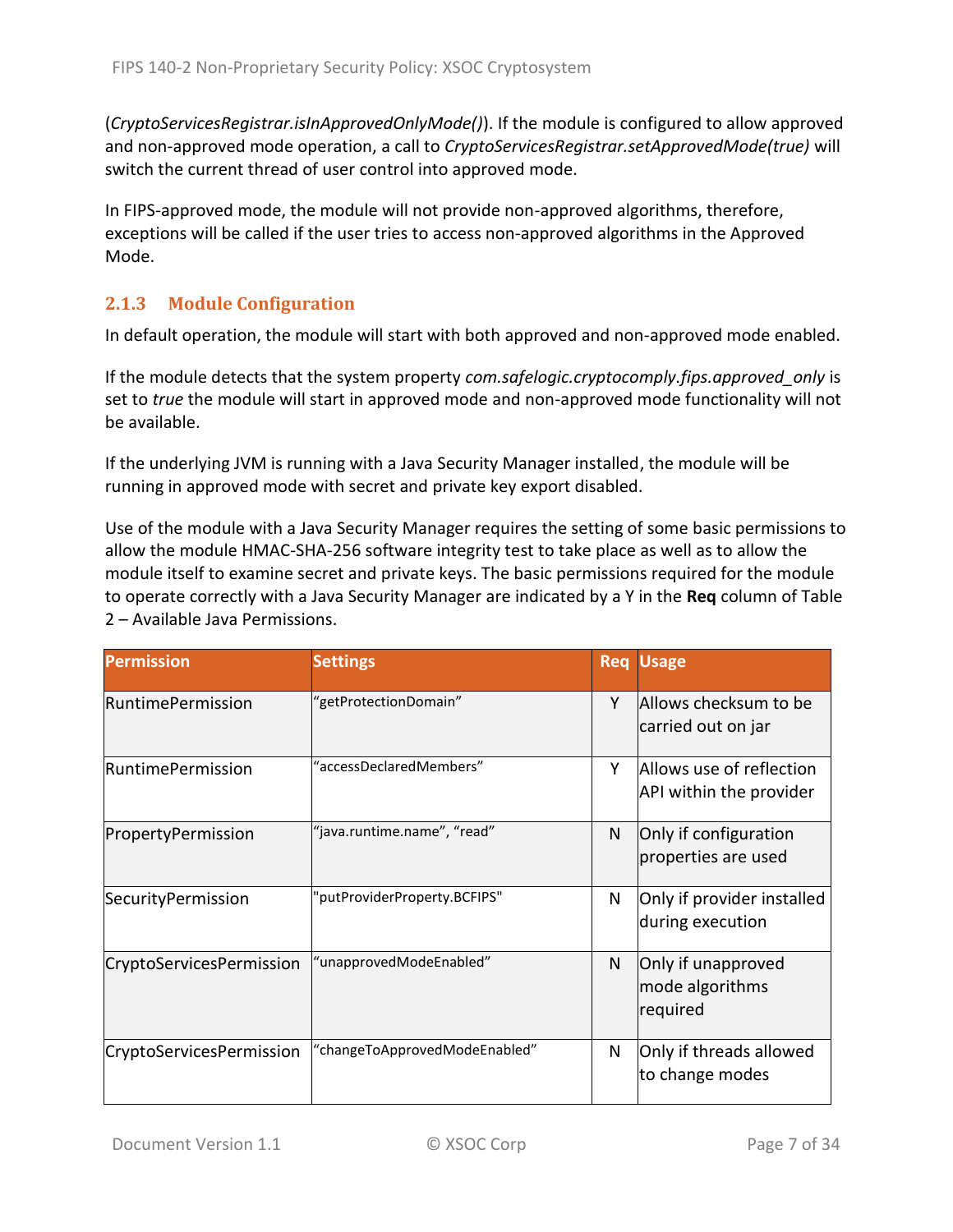| <b>Permission</b>        | <b>Settings</b>           |              | <b>Req Usage</b>                                                                        |
|--------------------------|---------------------------|--------------|-----------------------------------------------------------------------------------------|
| CryptoServicesPermission | 'exportSecretKey"         | N            | To allow export of secret<br>keys only                                                  |
| CryptoServicesPermission | "exportPrivateKey"        | N            | To allow export private<br>keys only                                                    |
| CryptoServicesPermission | 'exportKeys"              | Y            | Required to be applied<br>for the module itself.<br>Optional for any other<br>codebase. |
| CryptoServicesPermission | "tlsNullDigestEnabled"    | N            | Only required for TLS<br>digest calculations                                            |
| CryptoServicesPermission | "tlsPKCS15KeyWrapEnabled" | N            | Only required if TLS is<br>used with RSA<br>encryption                                  |
| CryptoServicesPermission | "tlsAlgorithmsEnabled"    | N            | <b>Enables both NullDigest</b><br>and PKCS15KeyWrap                                     |
| CryptoServicesPermission | "defaultRandomConfig"     | $\mathsf{N}$ | Allows setting of default<br><b>SecureRandom</b>                                        |
| CryptoServicesPermission | "threadLocalConfig"       | N            | Required to set a thread<br>local property in the<br>CryptoServicesRegistrar            |
| CryptoServicesPermission | "globalConfig"            | $\mathsf{N}$ | Required to set a global<br>property in the<br>CryptoServicesRegistrar                  |

<span id="page-7-0"></span>**Table 2 – Available Java Permissions**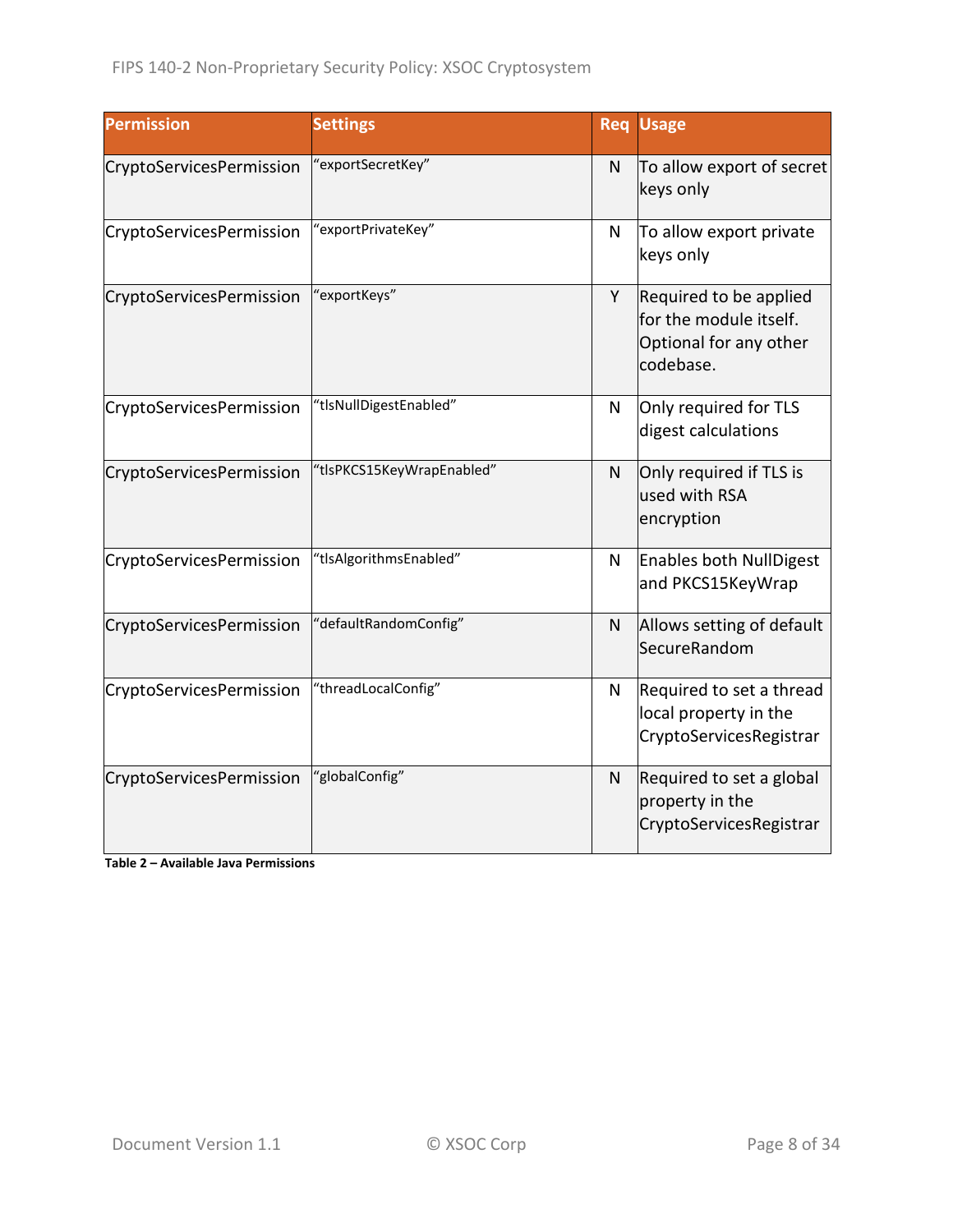#### **2.1.4 Approved Cryptographic Algorithms**

The module's cryptographic algorithm implementations have received the following certificate numbers from the Cryptographic Algorithm Validation Program.

<span id="page-8-0"></span>

| <b>CAVP Cert.</b>                   | <b>Algorithm</b>                                     | <b>Standard</b>                        | Mode/Method                         | <b>Key Lengths, Curves or Moduli Use</b>                                      |                            |
|-------------------------------------|------------------------------------------------------|----------------------------------------|-------------------------------------|-------------------------------------------------------------------------------|----------------------------|
| 4702                                | <b>AES</b>                                           | <b>FIPS 197</b><br>SP 800-38A          | ECB, CBC, OFB,<br>CFB8, CFB128, CTR | 128, 192, 256                                                                 | Encryption, Decryption     |
| Based on<br>4702                    | <b>AES-CBC</b><br>Ciphertext<br><b>Stealing (CS)</b> | Addendum to<br>SP 800-38A,<br>Oct 2010 | CBC-CS1,<br>CBC-CS2,<br>CBC-CS3     | 128, 192, 256                                                                 | Encryption, Decryption     |
| 4702                                | <b>CCM</b>                                           | SP 800-38C                             | <b>AES</b>                          | 128, 192, 256                                                                 | Generation, Authentication |
| 4702 (AES)<br>2494 (Triple-<br>DES) | <b>CMAC</b>                                          | SP 800-38B                             | AES, Triple-DES                     | AES with 128, 192, 256<br>Triple-DES with<br>$2$ -key <sup>1</sup> ,<br>3-key | Generation, Authentication |
| 4702                                | GCM/GMAC <sup>2</sup>                                | SP 800-38D                             | <b>AES</b>                          | 128, 192, 256                                                                 | Generation, Authentication |
| 1600                                | <b>DRBG</b>                                          | SP 800-90A                             | DRBG,<br><b>CTR DRBG</b>            | Hash DRBG, HMAC 112, 128, 192, 256                                            | Random Bit Generation      |

 $12^{20}$  block limit is enforced by module for legacy operations only

<sup>&</sup>lt;sup>2</sup> GCM with an internally generated IV, see section 3.1.3 concerning external IVs. IV generation is compliant with IG A.5.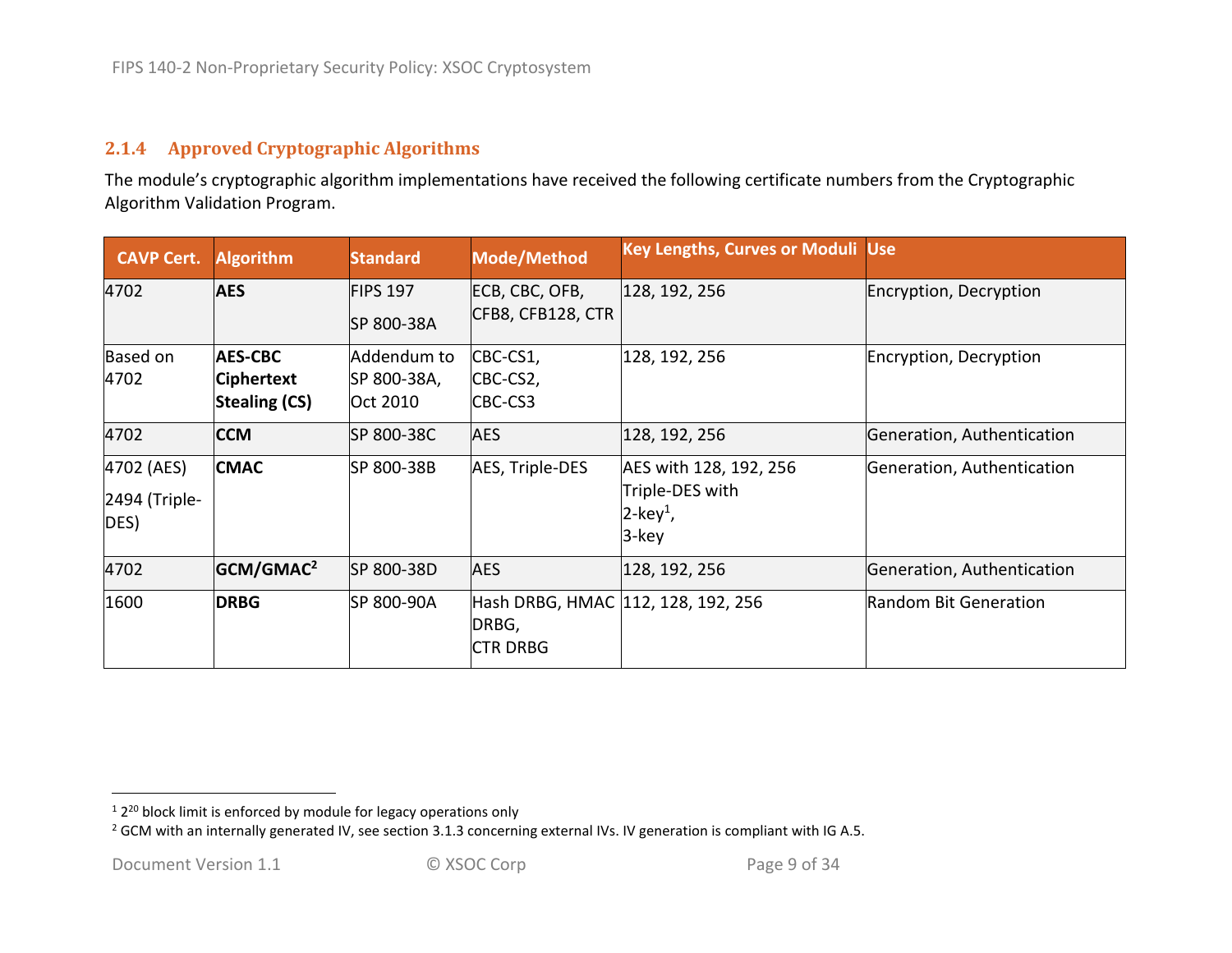| <b>CAVP Cert.</b>  | <b>Algorithm</b> | <b>Standard</b>   | Mode/Method                                                                                                                                      | <b>Key Lengths, Curves or Moduli Use</b>                                                                                                                                                                                                 |                            |
|--------------------|------------------|-------------------|--------------------------------------------------------------------------------------------------------------------------------------------------|------------------------------------------------------------------------------------------------------------------------------------------------------------------------------------------------------------------------------------------|----------------------------|
| 1244               | DSA <sup>3</sup> | <b>FIPS 186-4</b> | PQG Generation,<br>PQG Verification,<br><b>Key Pair</b><br>Generation,<br>Signature<br>Generation,<br>Signature<br>Verification                  | 1024, 2048, 3072 bits (1024)<br>only for SigVer)                                                                                                                                                                                         | Digital Signature Services |
| 1160<br>1343 (CVL) | <b>ECDSA</b>     | <b>FIPS 186-4</b> | Signature<br>Generation<br>Component, Key<br>Pair Generation,<br>Signature<br>Generation,<br>Signature<br>Verification, Public<br>Key Validation | P-192*, P-224, P-256, P-384, P- Digital Signature Services<br>521,<br>K-163*, K-233, K-283, K-409, K-<br>571,<br>$B-163^*$ ,<br>B-233, B-283, B-409, B-571<br>* Curves only used for Signature<br>Verification and Public Key Validation |                            |
| 3114               | <b>HMAC</b>      | FIPS 198-1        | $SHA-1$ ,<br>SHA-224,<br>SHA-256,<br>SHA-384,<br>SHA-512,<br>SHA-512/224, SHA-<br>512/256                                                        | Various (KS <bs, ks="">BS)</bs,>                                                                                                                                                                                                         | Generation, Authentication |

<sup>&</sup>lt;sup>3</sup> DSA signature generation with SHA-1 is only for use with protocols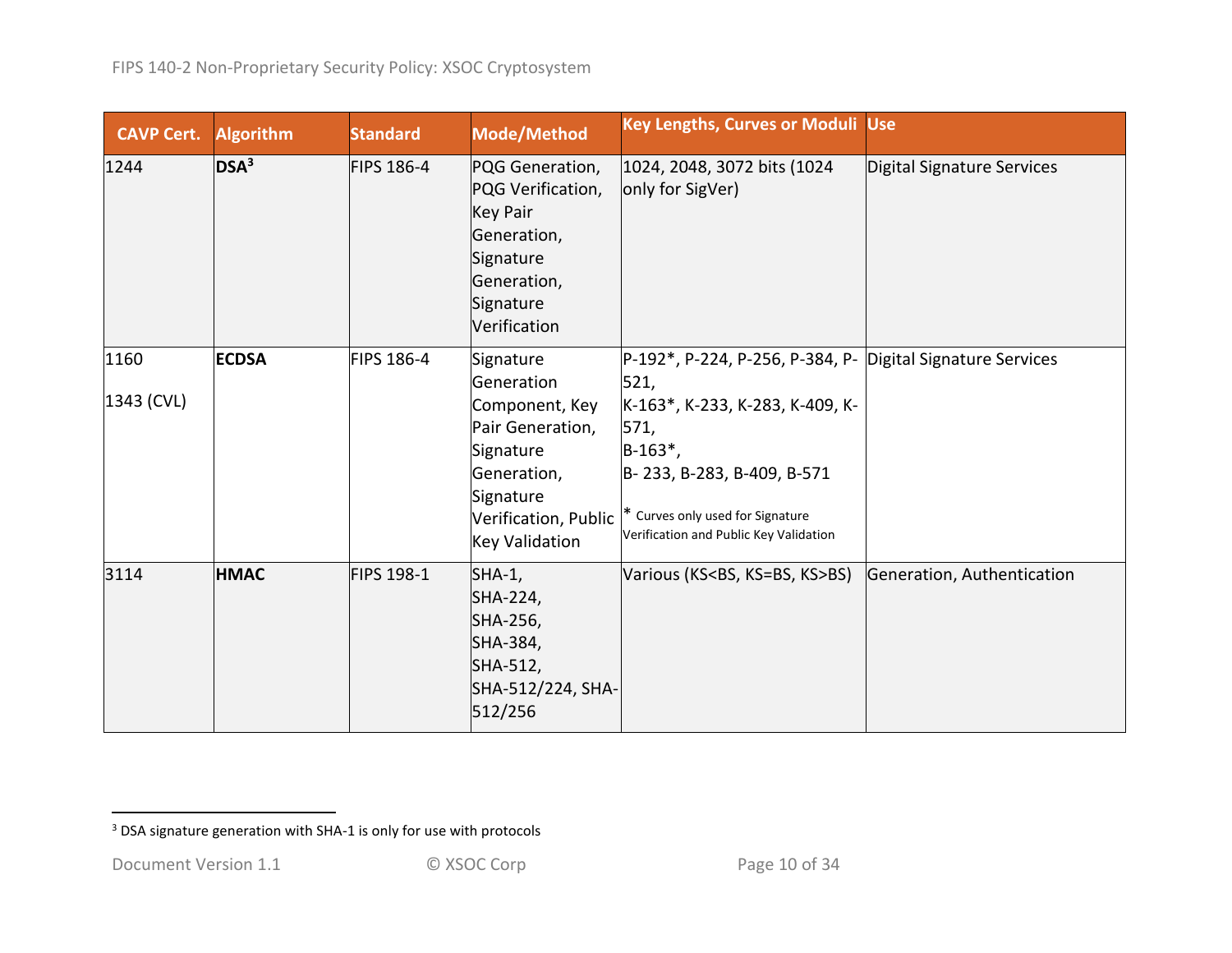| <b>CAVP Cert.</b> | <b>Algorithm</b>                                                     | <b>Standard</b> | <b>Mode/Method</b>                                                                               | <b>Key Lengths, Curves or Moduli Use</b>                                                                                                           |                         |
|-------------------|----------------------------------------------------------------------|-----------------|--------------------------------------------------------------------------------------------------|----------------------------------------------------------------------------------------------------------------------------------------------------|-------------------------|
| 130               | KAS <sup>4</sup>                                                     | SP 800-56A      | KAS-FFC,<br><b>KAS-ECC</b>                                                                       | FB (L=2048, N=224),<br>$FC (L=2048, N=256)$ ,<br>EB (P-224), EC (P-256),<br>ED (P-384), EE (P-521)                                                 | Key Agreement           |
| 1344 (CVL)        | KAS Component SP 800-56A                                             |                 |                                                                                                  | ECC-CDH Primitive   P-224, P-256, P-384, P-521, K-<br>233, K-283, K-409, K-571, B-<br>233, B-283, B-409, B-571                                     | Key Agreement Primitive |
| 1342 (CVL)        | <b>KDF, Existing</b><br>Application-<br>Specific <sup>5</sup>        | SP 800-135      | TLS v1.0/1.1 KDF,<br>TLS 1.2 KDF, SSH<br>KDF, X9.63 KDF,<br><b>IKEv2 KDF, SRTP</b><br><b>KDF</b> | Various (See CVL #1342 for details)                                                                                                                | <b>KDF Services</b>     |
| 145               | <b>KBKDF, using</b><br>Pseudorandom<br><b>Functions</b> <sup>6</sup> | SP 800-108      | Counter Mode,<br>Feedback Mode,<br>Double-Pipeline<br><b>Iteration Mode</b>                      | CMAC-based KDF with AES, 2-<br>key Triple-DES, 3-key Triple-DES<br>or HMAC-based KDF with SHA-<br>1, SHA- 224, SHA-256, SHA-384,<br><b>SHA-512</b> | <b>KDF Services</b>     |

 $<sup>4</sup>$  Keys are not established directly into the module using the key agreement algorithms</sup>

<sup>&</sup>lt;sup>5</sup> These protocols have not been reviewed or tested by the CAVP and CMVP.

<sup>6</sup> Note: CAVP testing is not provided for use of the PRFs SHA-512/224 and SHA-512/256. These must not be used in approved mode.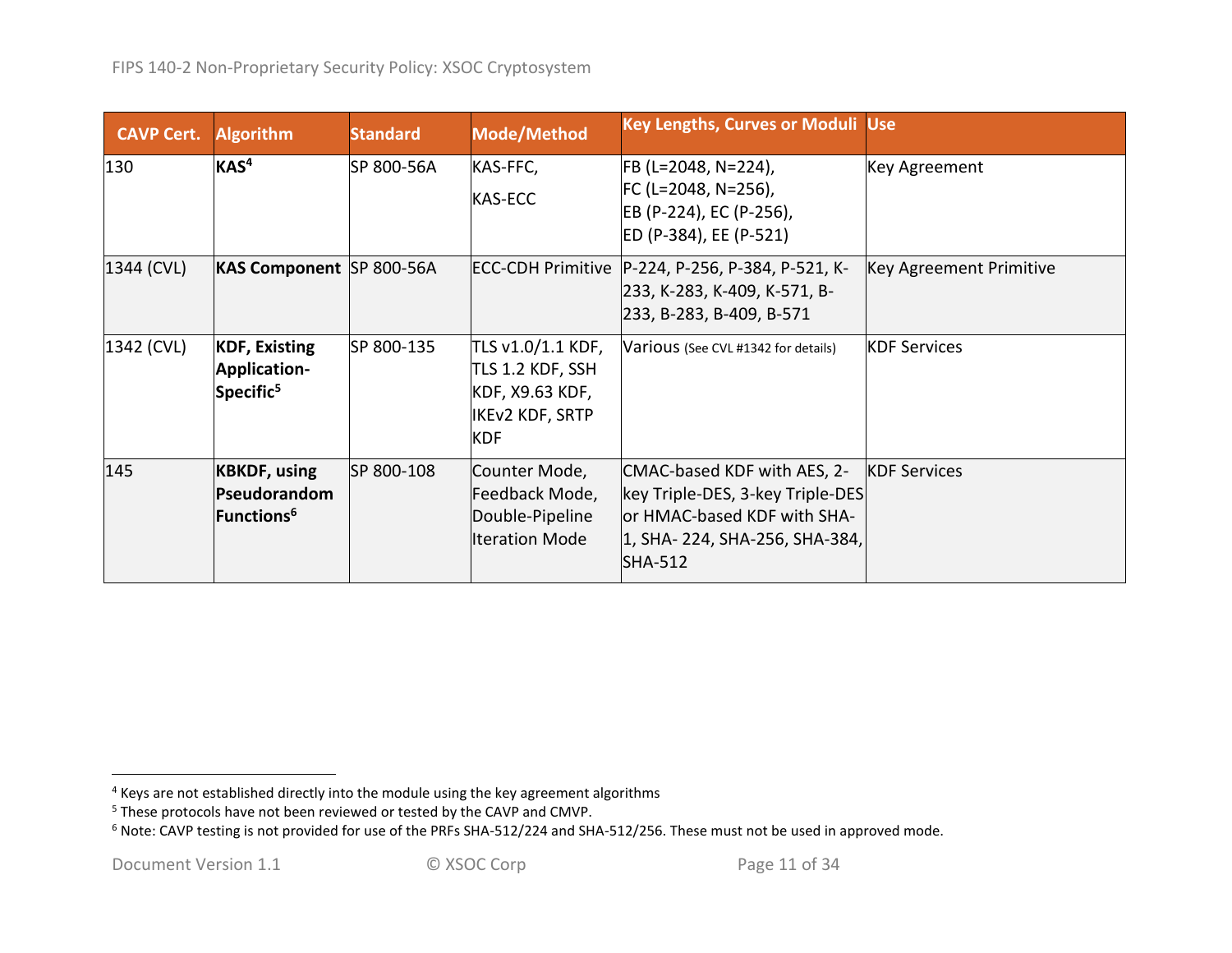| <b>CAVP Cert.</b>                   | <b>Algorithm</b>                                                       | <b>Standard</b>                        | Mode/Method                                                                               | Key Lengths, Curves or Moduli Use                                          |                                                                                                                                                                                                                                             |
|-------------------------------------|------------------------------------------------------------------------|----------------------------------------|-------------------------------------------------------------------------------------------|----------------------------------------------------------------------------|---------------------------------------------------------------------------------------------------------------------------------------------------------------------------------------------------------------------------------------------|
| 4702 (AES)<br>2494 (Triple-<br>DES) | <b>Key Wrapping</b><br><b>Using Block</b><br>Ciphers(KTS) <sup>7</sup> | SP 800-38F                             | KW, KWP, TKW                                                                              | AES-128, AES-192, AES-256, 3-<br>key Triple-DES                            | <b>Key Transport</b><br>For AES, the key establishment<br>methodology provides between<br>128 and 256 bits of encryption<br>strength<br>For Triple-DES, the key<br>establishment methodology<br>provides 112 bits of encryption<br>strength |
| 2562<br>1345 (CVL)                  | <b>RSA</b>                                                             | <b>FIPS 186-4</b><br><b>FIPS 186-2</b> | Padding from:<br>ANSI X9.31-1998<br><b>PKCS #1 v2.1 (PSS</b><br>and PKCS1.5)              | 1024, 1536, 2048, 3072, 4096<br>bits (1024, 1536, 4096 only for<br>SigVer) | Key Pair Generation, Signature<br>Generation, Signature<br>Verification, Component Test                                                                                                                                                     |
| 3849                                | <b>SHS</b>                                                             | <b>FIPS 180-4</b>                      | $SHA-1$ ,<br>SHA-224,<br>SHA-256,<br>SHA-384,<br>SHA-512,<br>SHA-512/224, SHA-<br>512/256 | N/A                                                                        | Digital Signature Generation,<br>Digital Signature Verification,<br>non-Digital Signature<br>Applications                                                                                                                                   |

 $7$  Keys are not established directly into the module using key unwrapping.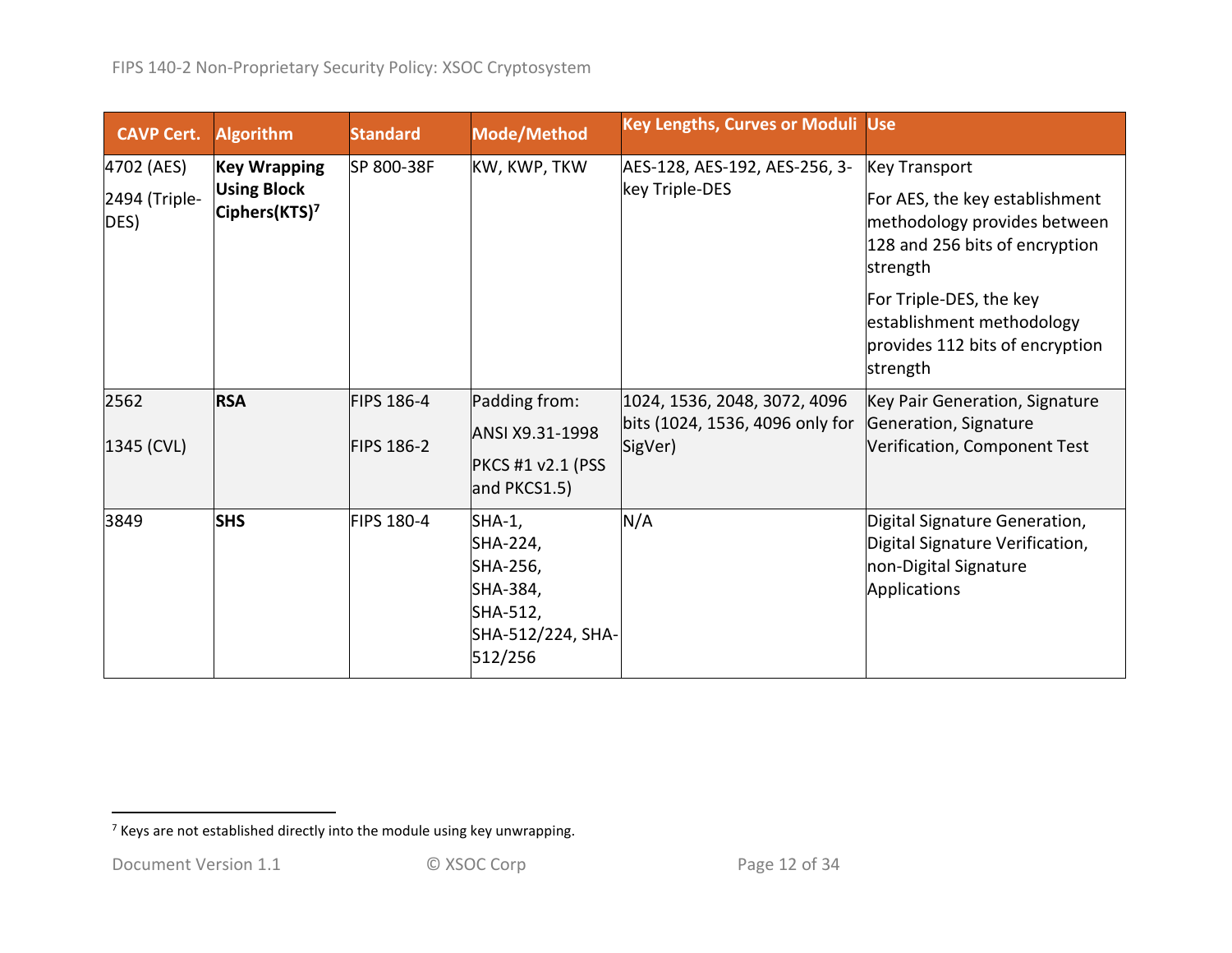| <b>CAVP Cert.</b> | <b>Algorithm</b>    | <b>Standard</b> | Mode/Method                                                               | <b>Key Lengths, Curves or Moduli Use</b>   |                                                                                                           |
|-------------------|---------------------|-----------------|---------------------------------------------------------------------------|--------------------------------------------|-----------------------------------------------------------------------------------------------------------|
| 24                | <b>SHA-3, SHAKE</b> | FIPS 202        | SHA3-224,<br>SHA3-256,<br>SHA3-384,<br>SHA3-512,<br>SHAKE128,<br>SHAKE256 | N/A                                        | Digital Signature Generation,<br>Digital Signature Verification,<br>non-Digital Signature<br>Applications |
| 2494              | <b>Triple-DES</b>   | SP 800-67       | TECB, TCBC,<br>TCFB64, TCFB8,<br><b>TOFB, CTR</b>                         | $2$ -key <sup>8</sup> , 3-key <sup>9</sup> | Encryption, Decryption                                                                                    |

**Table 3 – FIPS-Approved Algorithm Certificates**

 $8\,2^{20}$  block limit is enforced by the module, encryption is disabled.

<sup>&</sup>lt;sup>9</sup> 3-key Triple-DES encryption must not be used for more than 2<sup>32</sup> blocks for any given key.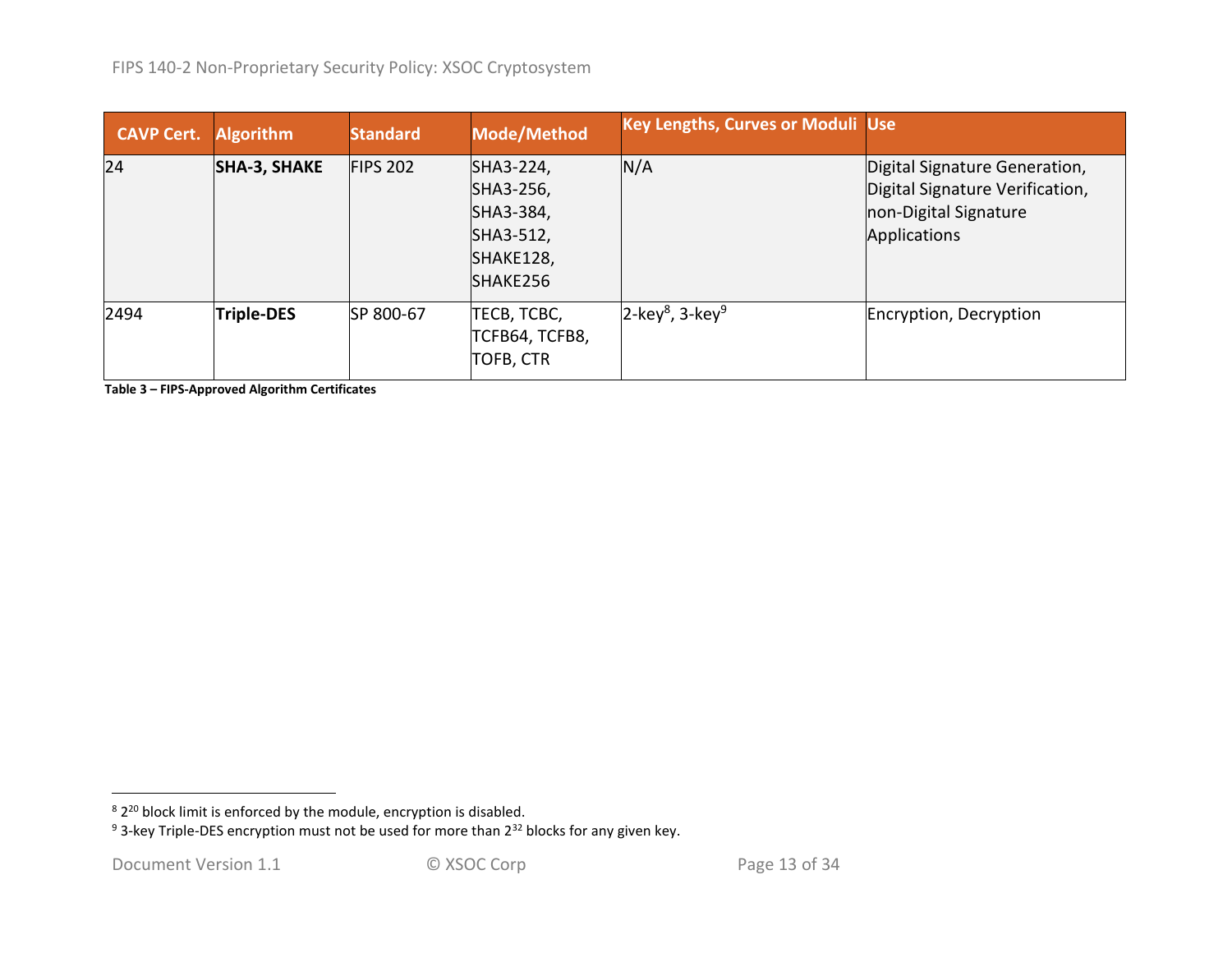The following Approved cryptographic algorithms were tested with vendor affirmation.

| <b>Algorithm</b>                                                            | <b>IG Reference</b>             | <b>Use</b>                                                                 |
|-----------------------------------------------------------------------------|---------------------------------|----------------------------------------------------------------------------|
| CKG using output from                                                       | Vendor Affirmed IG [SP 800-133] |                                                                            |
| <b>DRBG</b>                                                                 | G.13                            | Section 6.1 (Asymmetric from DRBG)                                         |
|                                                                             |                                 | Section 7.1 (Symmetric from DRBG)                                          |
|                                                                             |                                 | Using DRBG #1600                                                           |
| KAS <sup>10</sup> using SHA-512/224 or Vendor Affirmed IG [SP 800-56A-rev2] |                                 |                                                                            |
| SHA-512/256                                                                 | A.3                             | Parameter sets/Key sizes: FB, FC, EB, EC, ED,<br>$E E^{11}$                |
|                                                                             |                                 | Using CVL #1344                                                            |
| KDF, Password-Based                                                         | Vendor Affirmed IG [SP 800-132] |                                                                            |
|                                                                             | D.6                             | Options: PBKDF with Option 1a                                              |
|                                                                             |                                 | Functions: HMAC-based KDF using SHA-1,                                     |
|                                                                             |                                 | SHA-224, SHA-256, SHA-384, SHA-512                                         |
|                                                                             |                                 | Using HMAC #3114                                                           |
| <b>Key Wrapping Using RSA</b>                                               | Vendor Affirmed IG [SP 800-56B] |                                                                            |
|                                                                             | D.4                             | RSA-KEMS-KWS with, and without, key                                        |
|                                                                             |                                 | confirmation                                                               |
|                                                                             |                                 | Key sizes: 2048, 3072 bits                                                 |
| <b>Key Transport Using RSA</b>                                              | Vendor Affirmed IG [SP 800-56B] |                                                                            |
|                                                                             | D.4                             | RSA-OAEP with, and without, key confirmation<br>Key sizes: 2048, 3072 bits |

**Table 4 – Approved Cryptographic Functions Tested with Vendor Affirmation**

 $10$  Keys are not directly established into the module using key agreement or transport techniques.

<sup>11</sup> Note: HMAC SHA-512/224 must not be used with EE.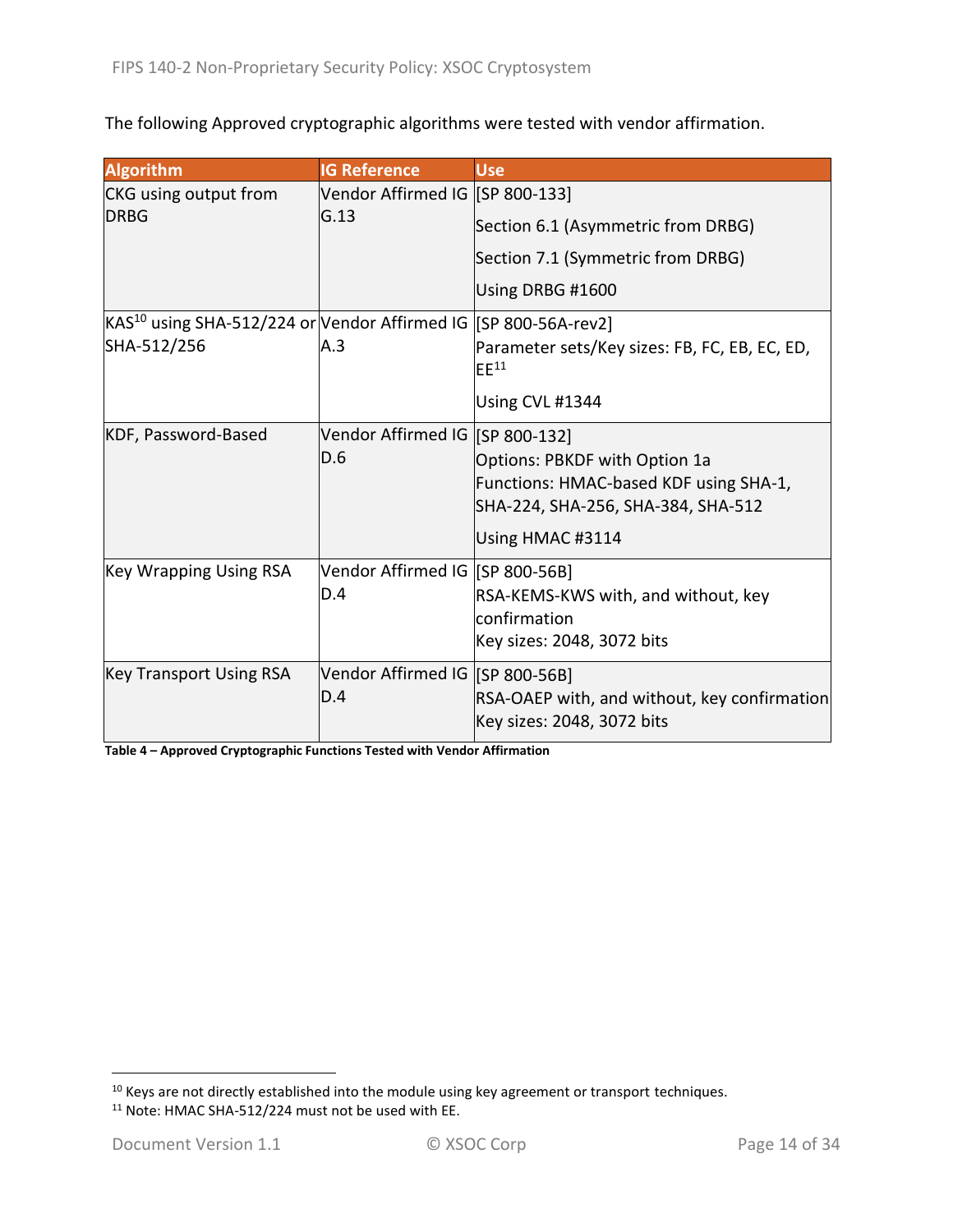### <span id="page-14-0"></span>**2.1.5 Non-Approved Cryptographic Algorithms**

The module supports the following non-FIPS 140-2 approved but allowed algorithms that may be used in the Approved mode of operation.

| <b>Algorithm</b>                        | <b>Use</b>                                                                                                                                                                                                                                                  |
|-----------------------------------------|-------------------------------------------------------------------------------------------------------------------------------------------------------------------------------------------------------------------------------------------------------------|
| Non-SP 800-56A-rev2                     | [IG D.8]                                                                                                                                                                                                                                                    |
| <b>Compliant DH</b>                     | Diffie-Hellman 2048-bit key agreement primitive for use with<br>system-level key establishment; not used by the module to<br>establish keys within the module (key agreement; key<br>establishment methodology provides 112 bits of encryption<br>strength) |
| Non-SP 800-56B compliant RSA   [IG D.9] |                                                                                                                                                                                                                                                             |
| <b>Key Transport</b>                    | RSA may be used by a calling application as part of a key<br>encapsulation scheme.                                                                                                                                                                          |
|                                         | Key sizes: 2048 and 3072 bits                                                                                                                                                                                                                               |
| MD5 within TLS                          | IG D.2                                                                                                                                                                                                                                                      |

#### <span id="page-14-1"></span>**Table 5 – Non-Approved but Allowed Cryptographic Algorithms**

#### **2.1.6 Non-Approved Mode of Operation**

The module supports a non-approved mode of operation. The algorithms listed in this section are not to be used by the operator in the FIPS Approved mode of operation.

| <b>Algorithm</b>                     | <b>Use</b>              |
|--------------------------------------|-------------------------|
| AES (non-compliant <sup>12</sup> )   | Encryption, Decryption  |
| ARC4 (RC4)                           | Encryption, Decryption  |
| <b>Blowfish</b>                      | Encryption, Decryption  |
| <b>Camellia</b>                      | Encryption, Decryption  |
| <b>CAST5</b>                         | Encryption, Decryption  |
| <b>DES</b>                           | Encryption, Decryption  |
| DSA (non-compliant <sup>13</sup> )   | Public Key Cryptography |
| <b>DSTU4145</b>                      | Public Key Cryptography |
| ECDSA (non-compliant <sup>14</sup> ) | Public Key Cryptography |
| <b>ElGamal</b>                       | Public Key Cryptography |
| GOST28147                            | Encryption, Decryption  |
| GOST3410-1994                        | <b>Hashing</b>          |
| GOST3410-2001                        | <b>Hashing</b>          |

<sup>&</sup>lt;sup>12</sup> Support for additional modes of operation.

 $13$  Deterministic signature calculation, support for additional digests, and key sizes.

<sup>&</sup>lt;sup>14</sup> Deterministic signature calculation, support for additional digests, and key sizes.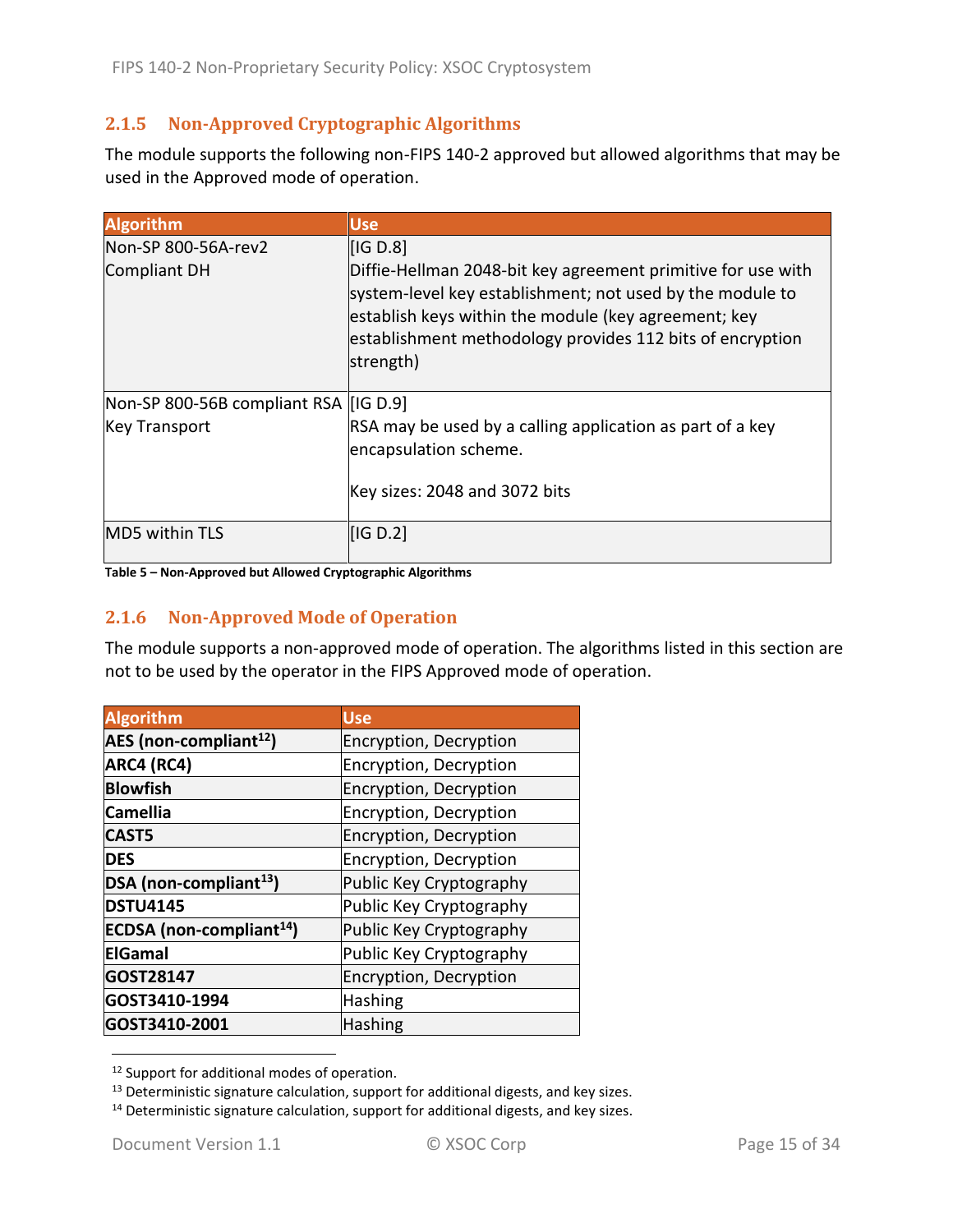| <b>Algorithm</b>                         | <b>Use</b>                      |
|------------------------------------------|---------------------------------|
| GOST3411                                 | Hashing                         |
| HMAC-GOST3411                            | <b>Hashing</b>                  |
| <b>IDEA</b>                              | Encryption, Decryption          |
| KAS (non-compliant <sup>15</sup> )       | Key Agreement                   |
| KBKDF using SHA-512/224 or               | <b>KDF</b>                      |
| SHA-512/256 (non-compliant)              |                                 |
| MD5                                      | Hashing                         |
| <b>HMAC-MD5</b>                          | <b>Hashing</b>                  |
| <b>OpenSSL PBKDF</b>                     | <b>KDF</b>                      |
| PKCS#12 PBKDF                            | KDF                             |
| <b>PKCS#5 Scheme 1 PBKDF</b>             | KDF                             |
| RC <sub>2</sub>                          | Encryption, Decryption          |
| RIPEMD128                                | Hashing                         |
| HMAC-RIPEMD128                           | <b>Hashing</b>                  |
| RIPEMD-160                               | Hashing                         |
| HMAC-RIPEMD160                           | Hashing                         |
| RIPEMD256                                | Hashing                         |
| HMAC-RIPEMD256                           | Hashing                         |
| RIPEMD320                                | Hashing                         |
| HMAC-RIPEMD320                           | Hashing                         |
| <b>X9.31 PRNG</b>                        | <b>Random Number Generation</b> |
| RSA (non-compliant <sup>16</sup> )       | Public Key Cryptography         |
| RSA KTS (non-compliant <sup>17</sup> )   | Public Key Cryptography         |
| <b>SCrypt</b>                            | <b>KDF</b>                      |
| <b>SEED</b>                              | Encryption, Decryption          |
| Serpent                                  | Encryption, Decryption          |
| <b>SipHash</b>                           | Hashing                         |
| <b>SHACAL-2</b>                          | Encryption, Decryption          |
| <b>TIGER</b>                             | Hashing                         |
| <b>HMAC-TIGER</b>                        | Hashing                         |
| TripleDES (non-compliant <sup>18</sup> ) | Encryption, Decryption          |
| <b>Twofish</b>                           | Encryption, Decryption          |
| <b>WHIRLPOOL</b>                         | Hashing                         |
| <b>HMAC-WHIRLPOOL</b>                    | Hashing                         |

**Table 6 – Non-Approved Cryptographic Functions for use in non-FIPS mode only**

<sup>&</sup>lt;sup>15</sup> Support for additional key sizes and the establishment of keys of less than 112 bits of security strength.

<sup>16</sup> Support for additional digests and signature formats, PKCS#1 1.5 key wrapping, support for additional key sizes.

<sup>&</sup>lt;sup>17</sup> Support for additional key sizes and the establishment of keys of less than 112 bits of security strength.

<sup>&</sup>lt;sup>18</sup> Support for additional modes of operation.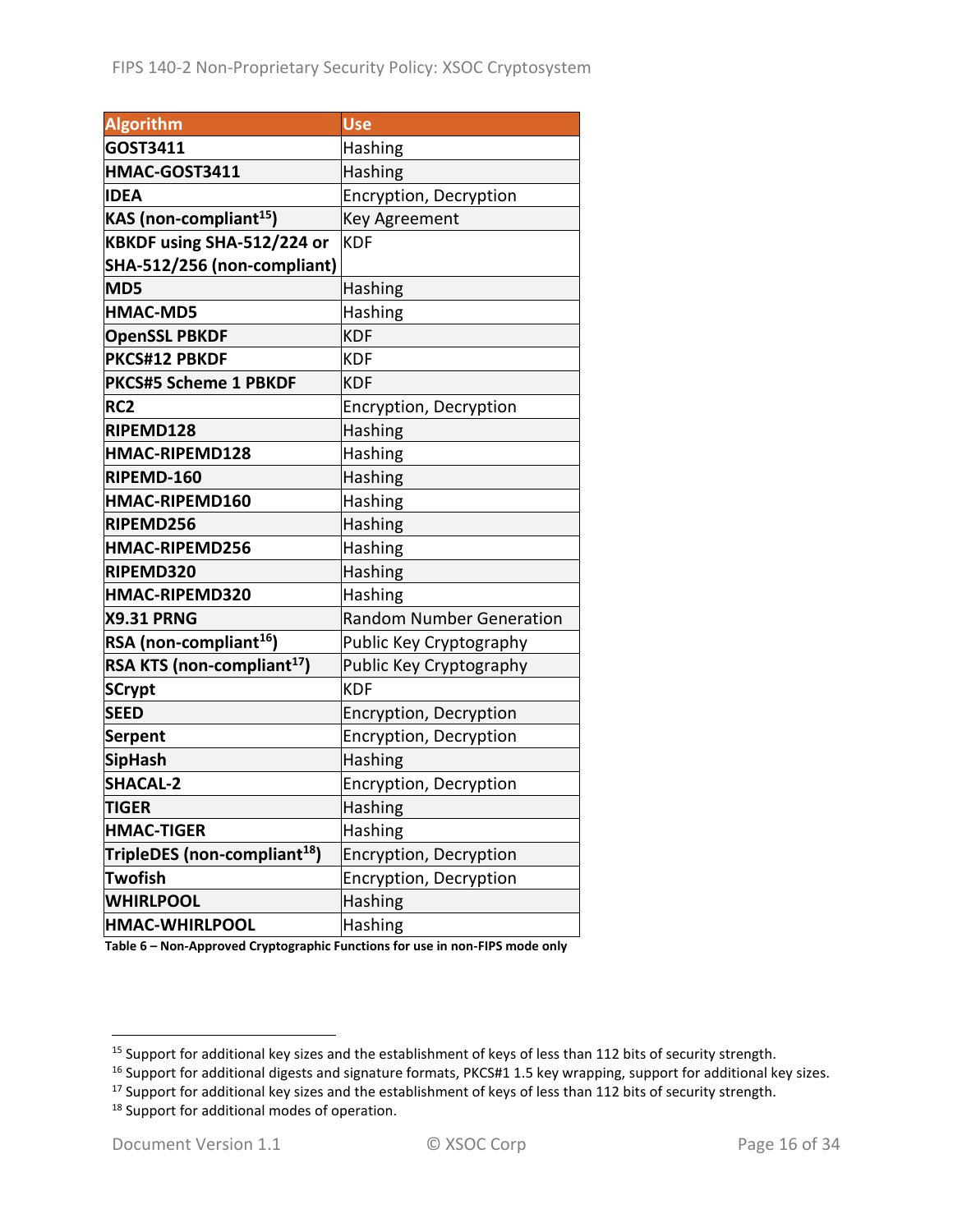## <span id="page-16-0"></span>**2.2 Critical Security Parameters and Public Keys**

#### <span id="page-16-1"></span>**2.2.1 Critical Security Parameters**

#### The table below provides a complete list of Critical Security Parameters used within the module:

| <b>CSP</b>                                                     | <b>Description / Usage</b>                                                                                                |
|----------------------------------------------------------------|---------------------------------------------------------------------------------------------------------------------------|
| <b>AES Encryption Key</b>                                      | [FIPS-197, SP 800-56C, SP 800-38D, Addendum to SP 800-38A] AES (128/192/256)<br>encrypt key <sup>19</sup>                 |
| <b>AES Decryption Key</b>                                      | [FIPS-197, SP 800-56C, SP 800-38D, Addendum to SP 800-38A] AES (128/192/256)<br>decrypt key                               |
| <b>AES Authentication Key</b>                                  | [FIPS-197] AES (128/192/256) CMAC/GMAC key                                                                                |
| <b>AES Wrapping Key</b>                                        | [SP 800-38F] AES (128/192/256) key wrapping key                                                                           |
| DH Agreement key                                               | [SP 800-56A-rev2] Diffie-Hellman (>= 2048) private key agreement key                                                      |
| DRBG(CTR AES)                                                  | V (128 bits) and AES key (128/192/256), entropy input (length dependent on security<br>strength)                          |
| DRBG(CTR Triple-DES)                                           | V (64 bits) and Triple-DES key (192), entropy input (length dependent on security<br>strength)                            |
| DRBG(Hash)                                                     | V (440/888 bits) and C (440/888 bits), entropy input (length dependent on security<br>strength)                           |
| DRBG(HMAC)                                                     | V (160/224/256/384/512 bits) and Key (160/224/256/384/512 bits), entropy input<br>(length dependent on security strength) |
| DSA Signing Key                                                | [FIPS 186-4] DSA (2048/3072) signature generation key                                                                     |
| <b>EC Agreement Key</b>                                        | [SP 800-56A-rev2] EC (All NIST defined B, K, and P curves >= 224 bits) private key<br>agreement key                       |
| <b>EC Signing Key</b>                                          | [FIPS 186-4] ECDSA (All NIST defined B, K, and P curves >= 224 bits) signature<br>generation key                          |
| <b>HMAC Authentication Key</b>                                 | [FIPS 198-1] Keyed-Hash key (SHA-1, SHA-2). Key size determined by security strength<br>required (>= 112 bits)            |
| <b>IKEv2 Derivation Function</b><br><b>Secret Value</b>        | [SP 800-135] Secret value used in construction of key for the specified IKEv2 PRF                                         |
| <b>PBKDF Secret Value</b>                                      | [SP 800-132] Secret value used in construction of Keyed-Hash key for the specified PRF                                    |
| <b>RSA Signing Key</b>                                         | [FIPS 186-4] RSA (>= 2048) signature generation key                                                                       |
| RSA Key Transport Key                                          | [SP 800-56B] RSA (>=2048) key transport (decryption) key                                                                  |
| SP 800-56A-rev2<br><b>Concatenation Derivation</b><br>Function | [SP 800-56A-rev2] Secret value used in construction of key for underlying PRF                                             |
|                                                                | SP 800-108 KDF Secret Value [SP 800-108] Secret value used in construction of key for the specified PRF                   |

<sup>&</sup>lt;sup>19</sup> The AES-GCM key and IV are generated randomly per IG A.5, and the Initialization Vector (IV) is a minimum of 96 bits. In the event module power is lost and restored, the consuming application must ensure that any of its AES-GCM keys used for encryption or decryption are re-distributed.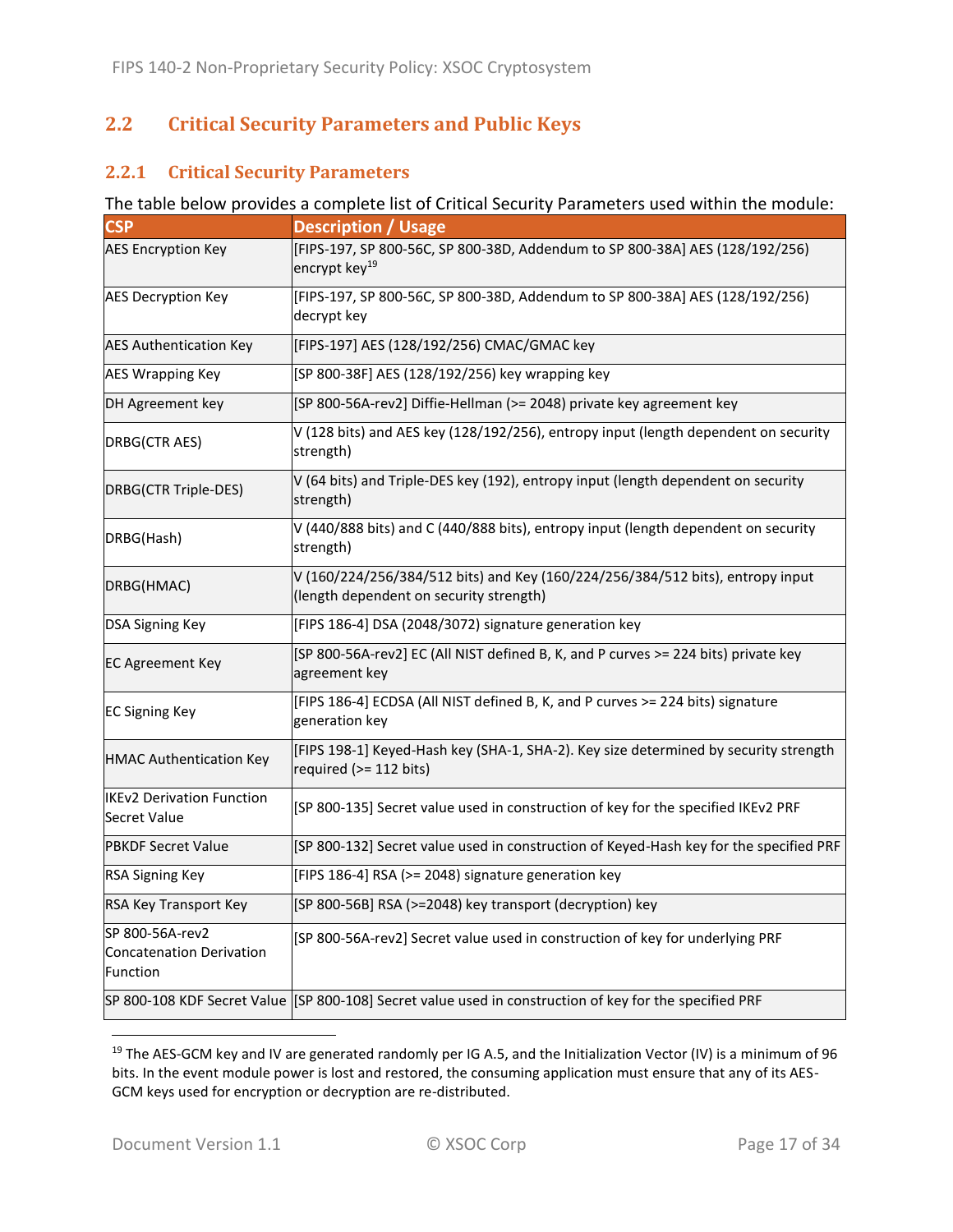| <b>CSP</b>                                       | <b>Description / Usage</b>                                                                            |
|--------------------------------------------------|-------------------------------------------------------------------------------------------------------|
| <b>ISRTP Derivation Function</b><br>Secret Value | [SP 800-135] Secret value used in construction of key for the specified SRTP PRF                      |
| <b>ISSH Derivation Function</b><br>Secret Value  | [SP 800-135] Secret value used in construction of key for the specified SSH PRF                       |
| <b>TLS KDF Secret Value</b>                      | [SP 800-135] Secret value used in construction of Keyed-Hash key for the specified TLS<br><b>PRF</b>  |
| Triple-DES Authentication<br>Key                 | [SP 800-67] Triple-DES (112/192) CMAC key                                                             |
| Triple-DES Encryption Key                        | [SP 800-67] Triple-DES (192) encryption key                                                           |
| Triple-DES Decryption Key                        | [SP 800-67] Triple-DES (128/192) decryption key                                                       |
| Triple-DES Wrapping Key                          | [SP 800-38F] Triple-DES (192 bits) key wrapping/unwrapping key, (128 unwrapping<br>only)              |
| X9.63 KDF Secret Value                           | SP 800-135] Secret value used in construction of Keyed-Hash key for the specified<br><b>X9.63 PRF</b> |

**Table 7 – Critical Security Parameters**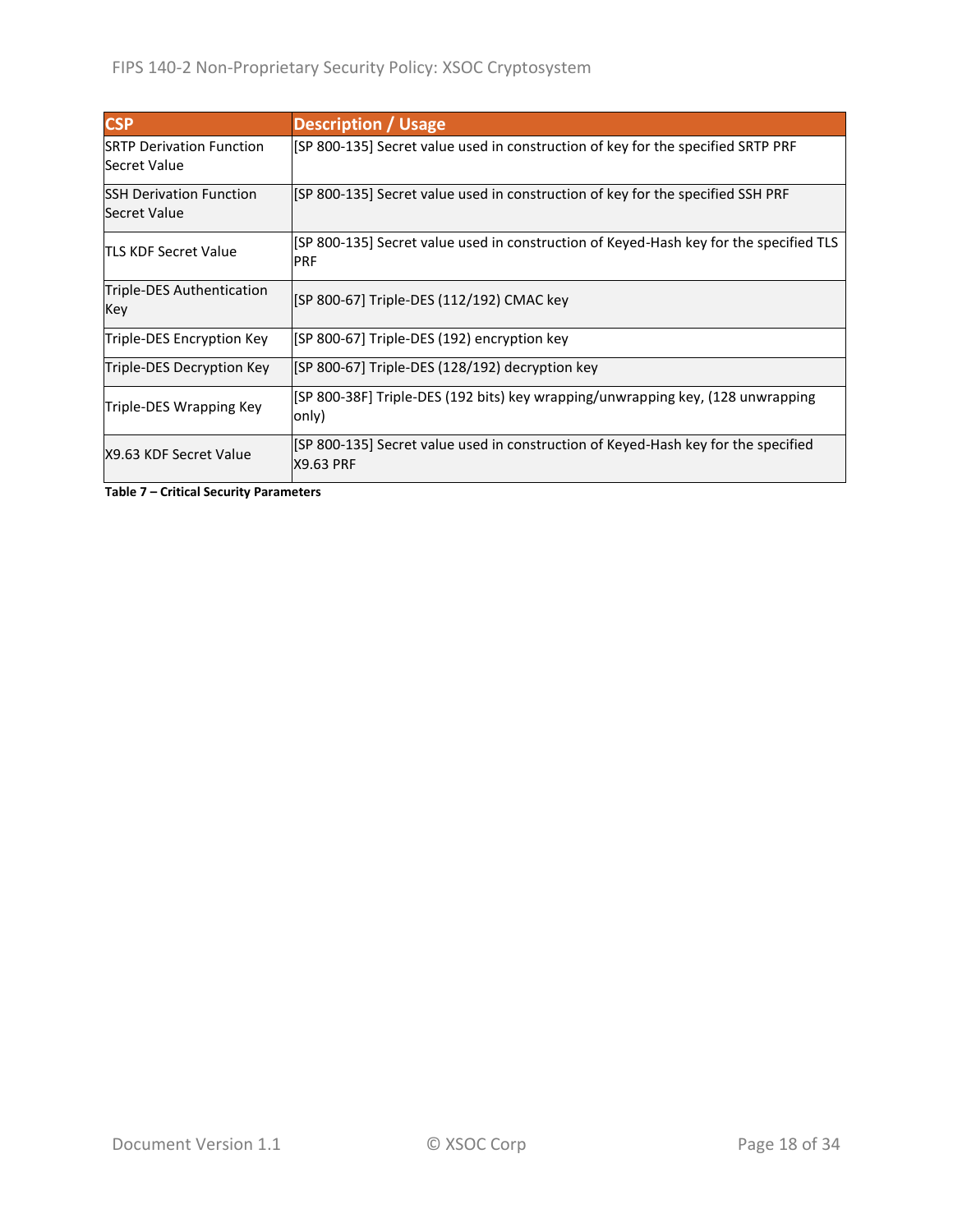## <span id="page-18-0"></span>**2.2.2 Public Keys**

The table below provides a complete list of the public keys used within the module:

| <b>Public Key</b>            | <b>Description / Usage</b>                                                          |
|------------------------------|-------------------------------------------------------------------------------------|
| DH Agreement Key             | [SP 800-56A-rev2] Diffie-Hellman (>= 2048) public key agreement key                 |
| <b>DSA Verification Key</b>  | [FIPS 186-4] DSA (1024/2048/3072) signature verification key                        |
| <b>EC Agreement Key</b>      | [SP 800-56A-rev2] EC (All NIST defined B, K, and P curves) public key agreement key |
| <b>EC Verification Key</b>   | [FIPS 186-4] ECDSA (All NIST defined B, K, and P curves) signature verification key |
| <b>RSA Key Transport Key</b> | [SP 800-56B] RSA (>=2048) key transport (encryption) key                            |
| <b>RSA Verification Key</b>  | [FIPS 186-4] RSA (>= 1024) signature verification key                               |

**Table 8 – Public Keys**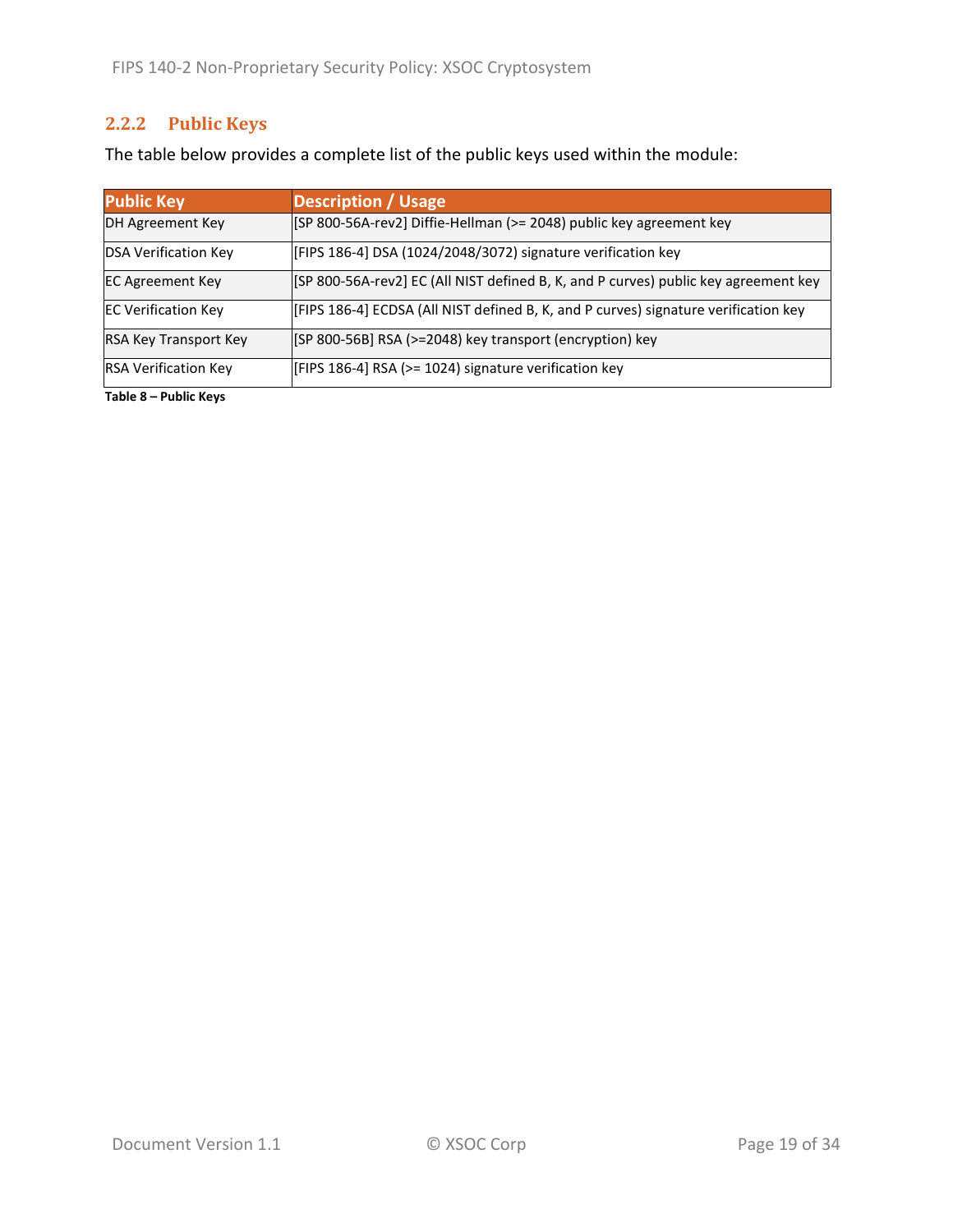## <span id="page-19-0"></span>**2.3 Module Interfaces**

The figure below shows the module's physical and logical block diagram:



<span id="page-19-1"></span>**Figure 1 – Module Boundary and Interfaces Diagram**

The interfaces (ports) for the physical boundary are shown above. When operational, the module does not transmit any information across these physical ports because it is a software cryptographic module. Therefore, the module's interfaces are purely logical and are provided through the Application Programming Interface (API) that a calling daemon can operate. The logical interfaces expose services that applications directly call, and the API provides functions that may be called by a referencing application (see Section [2.4](#page-20-0) – [Roles, Services, and](#page-20-0)  [Authentication](#page-20-0) for the list of available functions). The module distinguishes between logical interfaces by logically separating the information according to the defined API. The API provided by the module is mapped onto the FIPS 140- 2 logical interfaces: data input, data output, control input, and status output. Each of the FIPS 140- 2 logical interfaces relates to the module's callable interface, as follows: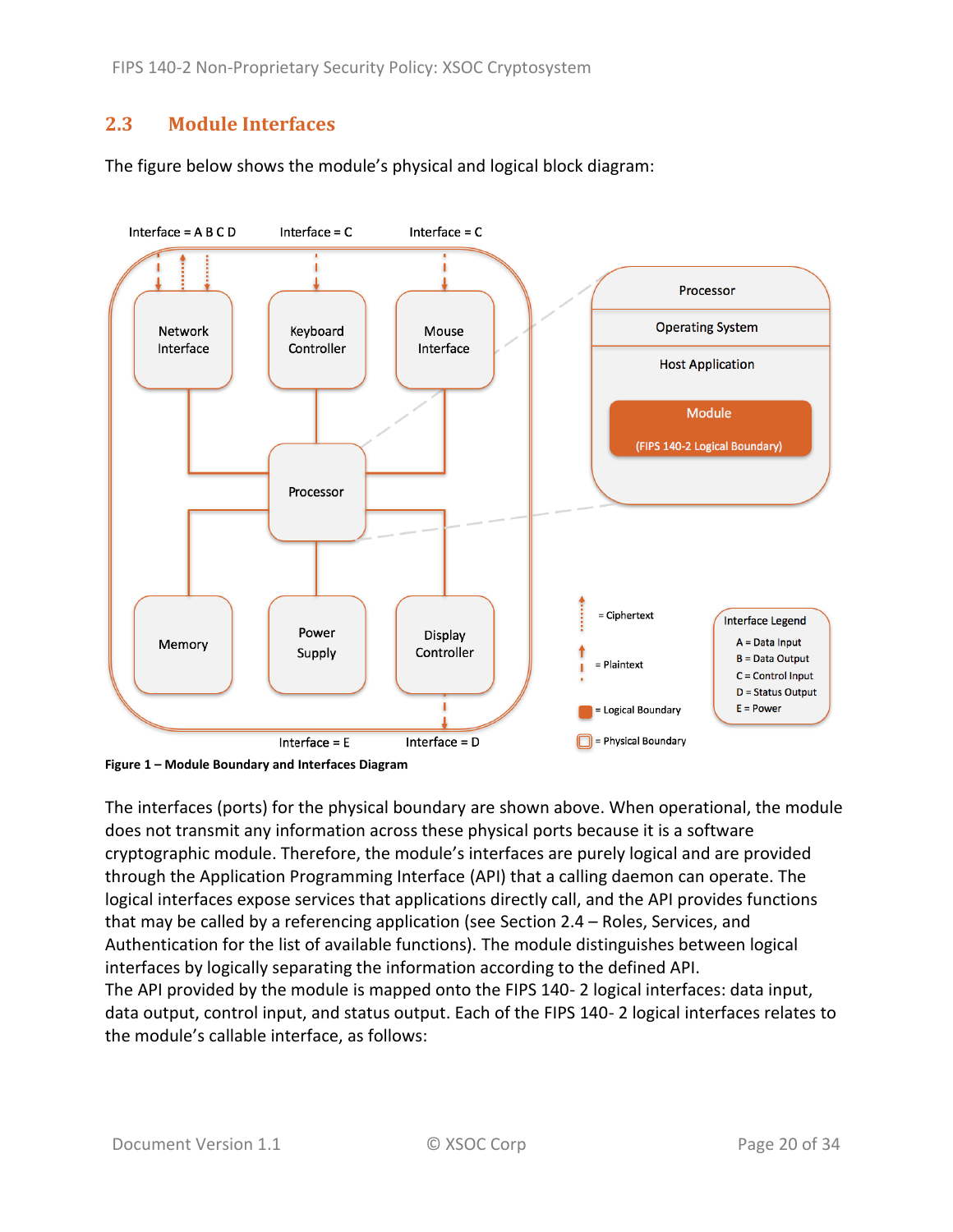| <b>FIPS 140-2 Interface Logical Interface</b> |                                                             | <b>Module Physical Interface</b> |
|-----------------------------------------------|-------------------------------------------------------------|----------------------------------|
| Data Input                                    | API input parameters - plaintext and/or                     | Network Interface                |
|                                               | ciphertext data                                             |                                  |
| Data Output                                   | API output parameters and return values – Network Interface |                                  |
|                                               | plaintext and/or ciphertext data                            |                                  |
| Control Input                                 | API method calls- method calls, or input                    | Keyboard Interface, Mouse        |
|                                               | parameters, that specify commands and/or  Interface         |                                  |
|                                               | control data used to control the operation                  |                                  |
|                                               | of the module                                               |                                  |
| <b>Status Output</b>                          | API output parameters and return/error                      | Display Controller, Network      |
|                                               | codes that provide status information used  Interface       |                                  |
|                                               | to indicate the state of the module                         |                                  |
| Power                                         | None                                                        | Power Supply                     |

**Table 9 – Logical Interface / Physical Interface Mapping**

As shown in Figure 1 – [Module Boundary and Interfaces Diagram](#page-19-1) and Table 11 – Module [Services,](#page-22-0)  Roles, [and Descriptions,](#page-22-0) the output data path is provided by the data interfaces and is logically disconnected from processes performing key generation or zeroization. No key information will be output through the data output interface when the module zeroizes keys.

## <span id="page-20-0"></span>**2.4 Roles, Services, and Authentication**

#### <span id="page-20-1"></span>**2.4.1 Assumption of Roles**

The module supports two distinct operator roles, User and Crypto Officer (CO). The cryptographic module implicitly maps the two roles to the services. A user is considered the owner of the thread that instantiates the module and, therefore, only one concurrent user is allowed.

The module does not support a Maintenance role or bypass capability. The module does not support authentication.

| <b>Role</b> | <b>Role Description</b>                       | <b>Authentication Type</b>    |
|-------------|-----------------------------------------------|-------------------------------|
| <b>CO</b>   | Crypto Officer – Powers on and off the module | $N/A -$ Authentication is not |
|             |                                               | a requirement for Level 1     |
| lUser       | User - The user of the complete API           | $N/A -$ Authentication is not |
|             |                                               | a requirement for Level 1     |

<span id="page-20-2"></span>**Table 10 – Description of Roles**

#### **2.4.2 Services**

All services implemented by the module are listed in Table 11 – Module [Services, Roles,](#page-22-0) and [Descriptions.](#page-22-0) The second column provides a description of each service and availability to the Crypto Officer and User, in columns 3 and 4, respectively.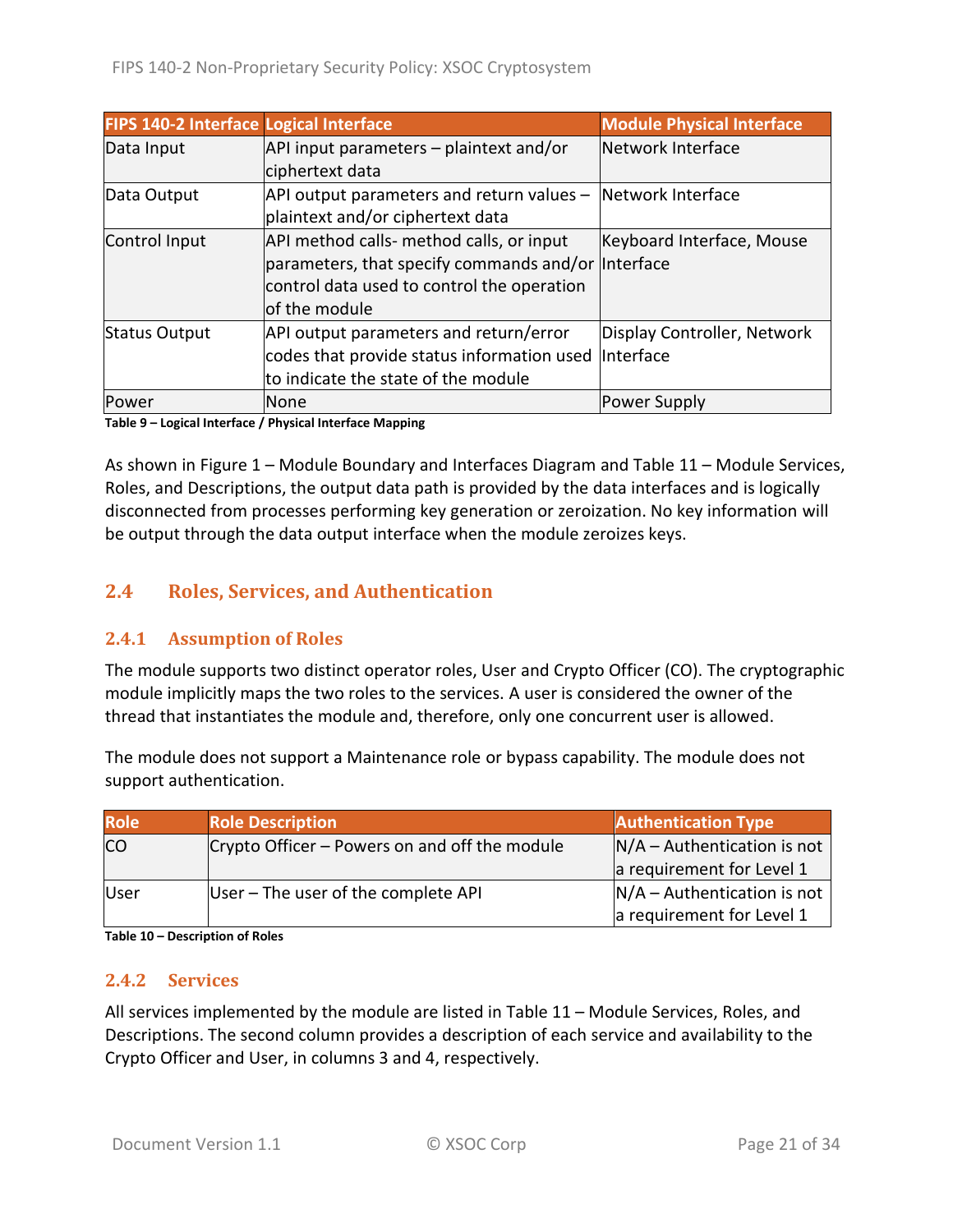| <b>Service</b>                                       | <b>Description</b>                                                                                                                                                                                   | CO | <b>Us</b><br>er |
|------------------------------------------------------|------------------------------------------------------------------------------------------------------------------------------------------------------------------------------------------------------|----|-----------------|
| Initialize Module and<br>Run Self-Tests on<br>Demand | The JRE will call the static constructor for self-tests on module<br>initialization.                                                                                                                 | X  |                 |
| <b>Show Status</b>                                   | A user can call FipsStatus.IsReady() at any time to determine if<br>the module is ready.<br>CryptoServicesRegistrar.IsInApprovedOnlyMode() can be called to<br>determine the FIPS mode of operation. |    | X               |
| Zeroize / Power-off                                  | The module uses the JVM garbage collector on thread<br>termination.                                                                                                                                  |    | $\mathsf{X}$    |
| Data Encryption                                      | Used to encrypt data.                                                                                                                                                                                |    | X               |
| Data Decryption                                      | Used to decrypt data.                                                                                                                                                                                |    | X               |
| <b>MAC Calculation</b>                               | Used to calculate data integrity codes with CMAC.                                                                                                                                                    |    | X               |
| Signature<br>Authentication                          | Used to generate signatures (DSA, ECDSA, RSA).                                                                                                                                                       |    | X               |
| Signature Verification                               | Used to verify digital signatures.                                                                                                                                                                   |    | $\mathsf{X}$    |
| DRBG (SP800-90A)<br>output                           | Used for random number, IV and key generation.                                                                                                                                                       |    | X               |
| Message Hashing                                      | Used to generate a SHA-1, SHA-2, or SHA-3 message digest,<br><b>SHAKE output.</b>                                                                                                                    |    | X               |
| <b>Keyed Message</b><br>Hashing                      | Used to calculate data integrity codes with HMAC.                                                                                                                                                    |    | X               |
| <b>TLS Key Derivation</b><br>Function                | (secret input) (outputs secret) Used to calculate a value suitable<br>to be used for a master secret in TLS from a pre-master secret<br>and additional input.                                        |    | X               |
| SP 800-108 KDF                                       | (secret input) (outputs secret) Used to calculate a value suitable<br>to be used for a secret key from an input secret and additional<br>input.                                                      |    | $\mathsf{X}$    |
| <b>SSH Derivation</b><br>Function                    | (secret input) (outputs secret) Used to calculate a value suitable<br>to be used for a secret key from an input secret and additional<br>input.                                                      |    | $\mathsf{X}$    |
| X9.63 Derivation<br>Function                         | (secret input) (outputs secret) Used to calculate a value suitable<br>to be used for a secret key from an input secret and additional<br>input.                                                      |    | X               |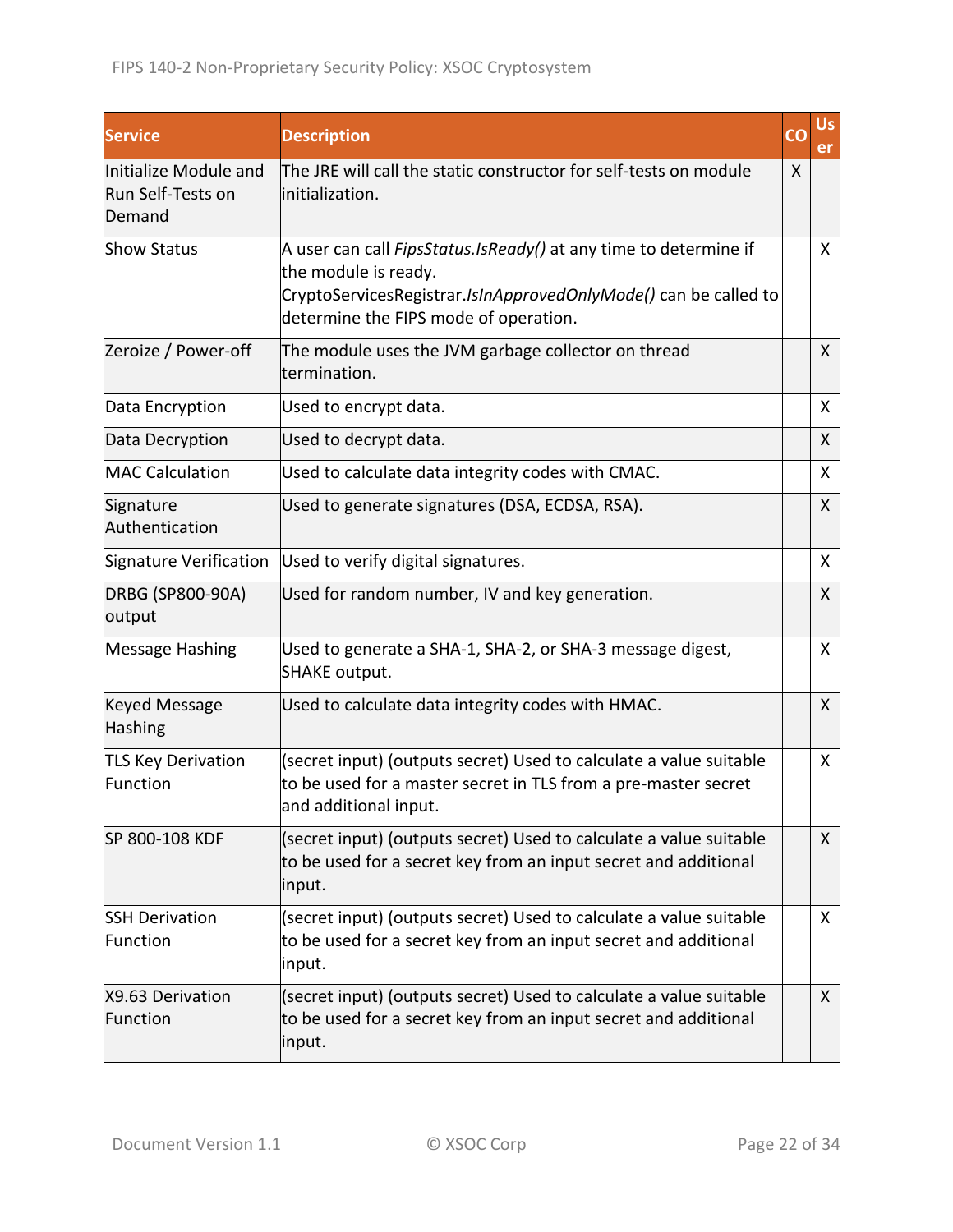| <b>Service</b>                                                 | <b>Description</b>                                                                                                                              | CO | <b>Us</b><br>er |
|----------------------------------------------------------------|-------------------------------------------------------------------------------------------------------------------------------------------------|----|-----------------|
| SP 800-56A-rev2<br>Concatenation<br><b>Derivation Function</b> | (secret input) (outputs secret) Used to calculate a value suitable<br>to be used for a secret key from an input secret and additional<br>input. |    | X               |
| <b>IIKEv2 Derivation</b><br>Function                           | (secret input) (outputs secret) Used to calculate a value suitable<br>to be used for a secret key from an input secret and additional<br>input. |    | X               |
| <b>SRTP Derivation</b><br>Function                             | (secret input) (outputs secret) Used to calculate a value suitable<br>to be used for a secret key from an input secret and additional<br>input. |    | X               |
| <b>PBKDF</b>                                                   | (secret input) (outputs secret) Used to generate a key using an<br>encoding of a password and an additional function such as a<br>message hash. |    | X               |
| Key Agreement<br>Schemes                                       | Used to calculate key agreement values (SP 800-56A, Diffie-<br>Hellman).                                                                        |    | X               |
| Key Wrapping                                                   | Used to encrypt a key value. (RSA, AES, Triple-DES)                                                                                             |    | X               |
| <b>Key Unwrapping</b>                                          | Used to decrypt a key value. (RSA, AES, Triple-DES)                                                                                             |    | X               |
| <b>NDRNG Callback</b>                                          | Gathers entropy in a passive manner from a user-provided<br>lfunction.                                                                          |    | X               |
| Utility                                                        | Miscellaneous utility functions, does not access CSPs.                                                                                          |    | X               |

<span id="page-22-0"></span>**Table 11 – Module Services, Roles, and Descriptions**

Note: The module services are the same in the approved and non-approved modes of operation. The only difference is the function(s) used (approved/allowed or non-approved/non-allowed).

Services in the module are accessed via the public APIs of the Jar file. The ability of a thread to invoke non-approved services depends on whether it has been registered with the module as approved mode only. In approved only mode no non-approved services are accessible. In the presence of a Java SecurityManager approved mode services specific to a context, such as DSA and ECDSA for use in TLS, require specific permissions to be configured in the JVM configuration by the Cryptographic Officer or User.

In the absence of a Java SecurityManager specific services related to protocols such as TLS are available, however must only be used in relation to those protocols.

Table 12 – [CSP Access Rights within Services](#page-24-0) defines the relationship between access to CSPs and the different module services. The modes of access shown in the table are defined as:

**G** = Generate: The module generates the CSP.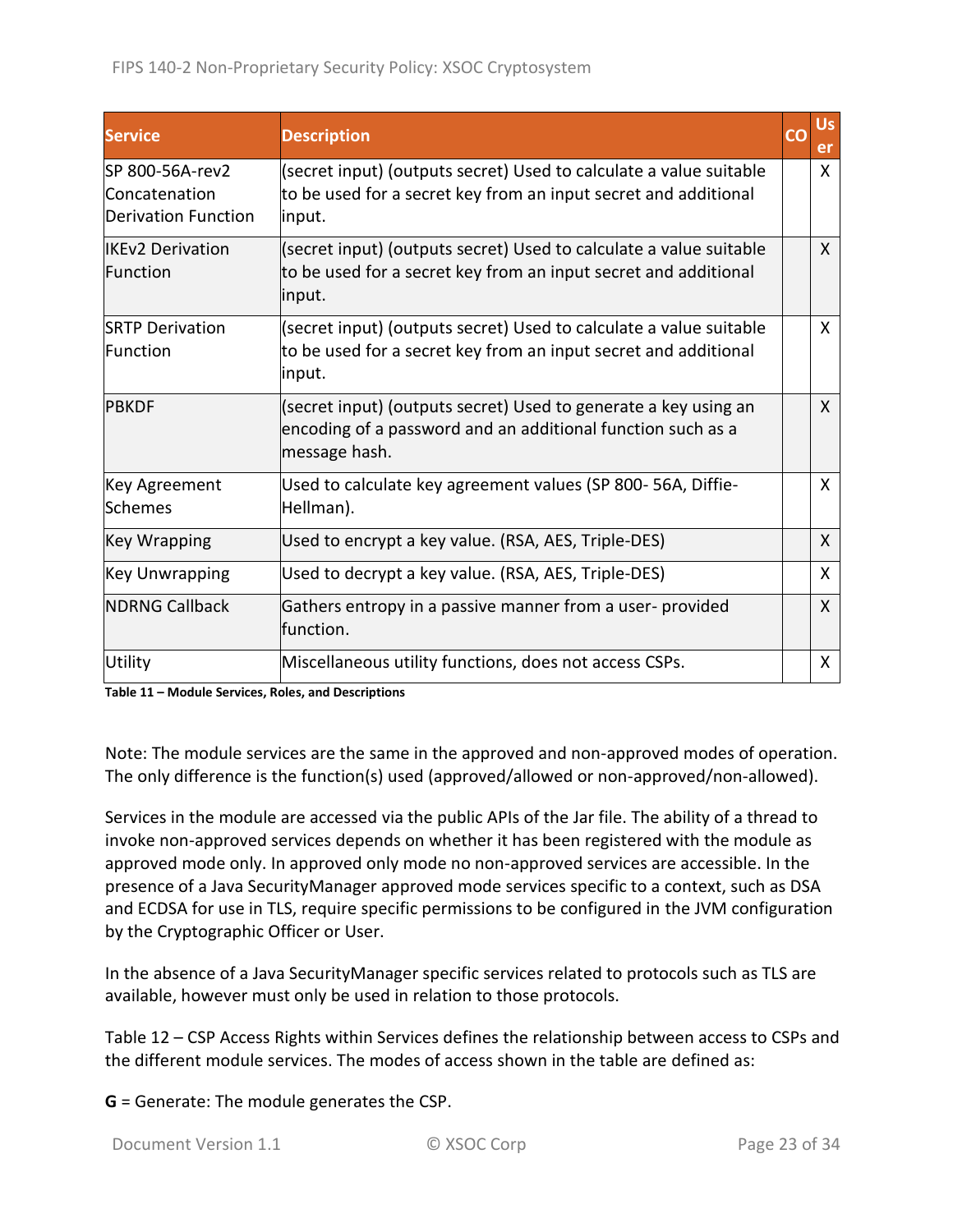**R** = Read: The module reads the CSP. The read access is typically performed before the module uses the CSP.

**E** = Execute: The module executes using the CSP.

W = Write: The module writes the CSP. The write access is typically performed after a CSP is imported into the module, when the module generates a CSP, or when the module overwrites an existing CSP.

**Z** = Zeroize: The module zeroizes the CSP.

|                                                      |                 | <b>CSPs</b> |                  |                 |                         |                   |                  |                          |                 |                        |
|------------------------------------------------------|-----------------|-------------|------------------|-----------------|-------------------------|-------------------|------------------|--------------------------|-----------------|------------------------|
| <b>Service</b>                                       | <b>AES Keys</b> | DH Keys     | <b>DRBG Keys</b> | <b>DSA Keys</b> | <b>EC Agreement Key</b> | <b>ECDSA Keys</b> | <b>HMAC Keys</b> | <b>KDF Secret Values</b> | <b>RSA Keys</b> | <b>Triple-DES Keys</b> |
| Initialize Module and<br>Run Self-Tests on<br>Demand |                 |             |                  |                 |                         |                   |                  |                          |                 |                        |
| <b>Show Status</b>                                   |                 |             |                  |                 |                         |                   |                  |                          |                 |                        |
| Zeroize / Power-off                                  | $\mathsf Z$     | Z           | Z                | $\mathsf Z$     | $\mathsf Z$             | $\mathsf Z$       | Z                |                          | $\mathsf Z$     | Z                      |
| Data Encryption                                      | $\sf R$         |             |                  |                 |                         |                   |                  |                          |                 | $\mathsf R$            |
| Data Decryption                                      | $\mathsf{R}$    |             |                  |                 |                         |                   |                  |                          |                 | $\mathsf{R}$           |
| MAC Calculation                                      | ${\sf R}$       |             |                  |                 |                         |                   | ${\sf R}$        |                          |                 | $\mathsf R$            |
| Signature<br>Authentication                          |                 |             |                  | ${\sf R}$       |                         | $\mathsf{R}$      |                  |                          | $\mathsf{R}$    |                        |
| Signature Verification                               |                 |             |                  | $\mathsf{R}$    |                         | $\mathsf R$       |                  |                          | $\mathsf{R}$    |                        |
| <b>DRBG (SP800-90A)</b><br>output                    | G               | G           | G, R             | G               | G                       | G                 | G                |                          | G               | G                      |
| <b>Message Hashing</b>                               |                 |             |                  |                 |                         |                   |                  |                          |                 |                        |
| <b>Keyed Message</b><br>Hashing                      |                 |             |                  |                 |                         |                   | $\mathsf R$      |                          |                 |                        |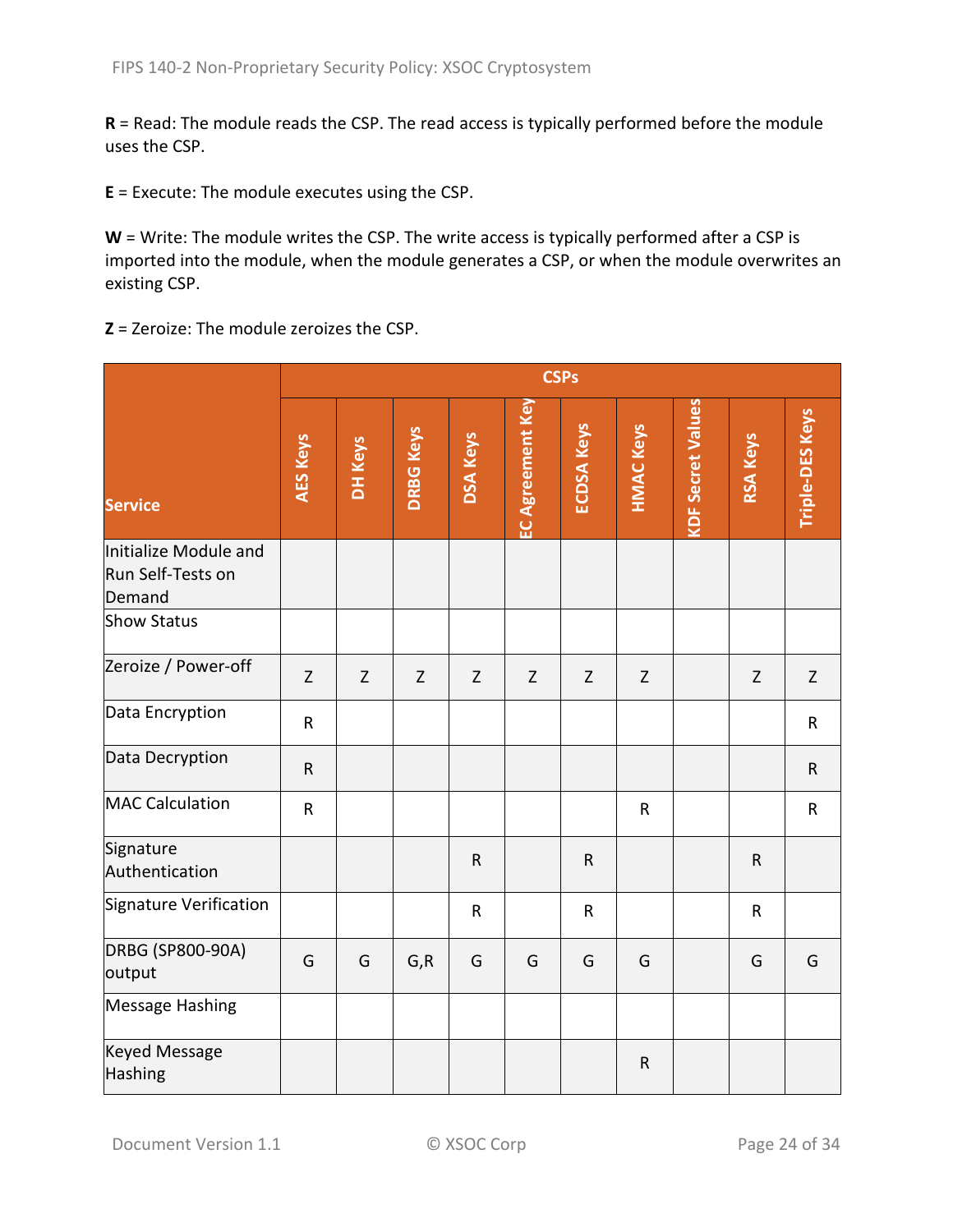|                                                                |           |           |                  |                 |                         | <b>CSPs</b>       |                  |                          |                 |                        |
|----------------------------------------------------------------|-----------|-----------|------------------|-----------------|-------------------------|-------------------|------------------|--------------------------|-----------------|------------------------|
| <b>Service</b>                                                 | AES Keys  | DH Keys   | <b>DRBG Keys</b> | <b>DSA Keys</b> | <b>EC Agreement Key</b> | <b>ECDSA Keys</b> | <b>HMAC Keys</b> | <b>KDF Secret Values</b> | <b>RSA Keys</b> | <b>Triple-DES Keys</b> |
| TLS Key Derivation<br>Function                                 |           |           |                  |                 |                         |                   |                  | $\mathsf R$              |                 |                        |
| SP 800-108 KDF                                                 |           |           |                  |                 |                         |                   |                  | ${\sf R}$                |                 |                        |
| <b>SSH Derivation</b><br>Function                              |           |           |                  |                 |                         |                   |                  | $\mathsf R$              |                 |                        |
| X9.63 Derivation<br>Function                                   |           |           |                  |                 |                         |                   |                  | ${\sf R}$                |                 |                        |
| SP 800-56A-rev2<br>Concatenation<br><b>Derivation Function</b> |           |           |                  |                 |                         |                   |                  | ${\sf R}$                |                 |                        |
| <b>IKEv2 Derivation</b><br>Function                            |           |           |                  |                 |                         |                   |                  | ${\sf R}$                |                 |                        |
| <b>SRTP Derivation</b><br>Function                             |           |           |                  |                 |                         |                   |                  | ${\sf R}$                |                 |                        |
| <b>PBKDF</b>                                                   |           |           |                  |                 |                         |                   | G, R             |                          |                 |                        |
| Key Agreement<br>Schemes                                       | G         | ${\sf R}$ |                  |                 | $\mathsf R$             |                   | $\mathsf R$      |                          | $\mathsf R$     | G                      |
| Key<br>Wrapping/Transport<br>(RSA, AES,<br>Triple-DES)         | ${\sf R}$ |           |                  |                 |                         |                   | ${\sf R}$        |                          | ${\sf R}$       | $\mathsf R$            |
| Key Unwrapping (RSA,<br>AES,<br>Triple-DES)                    | ${\sf R}$ |           |                  |                 |                         |                   | $\mathsf{R}$     |                          | ${\sf R}$       | $\mathsf R$            |
| <b>NDRNG Callback</b>                                          |           |           | G                |                 |                         |                   |                  |                          |                 |                        |
| Utility                                                        |           |           |                  |                 |                         |                   |                  |                          |                 |                        |

<span id="page-24-0"></span>**Table 12 – CSP Access Rights within Services**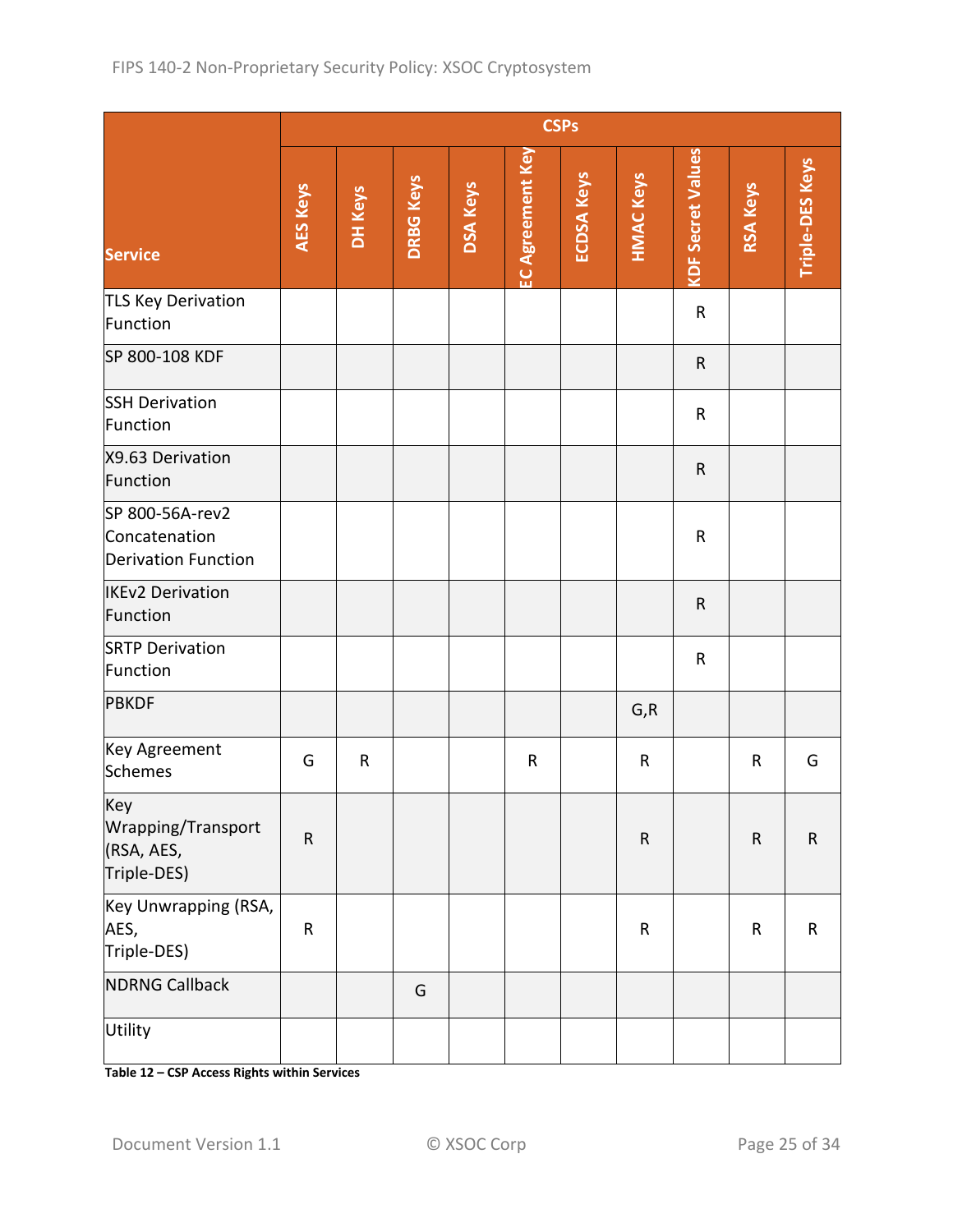## <span id="page-25-0"></span>**2.5 Physical Security**

<span id="page-25-1"></span>The module is a software-only module and does not have physical security mechanisms.

#### **2.6 Operational Environment**

The module operates in a modifiable operational environment under the FIPS 140-2 definitions.

The module runs on a GPC running one of the operating systems specified in the approved operational environment list in this section. Each approved operating system manages processes and threads in a logically separated manner. The module's user is considered the owner of the calling application that instantiates the module within the process space of the Java Virtual Machine.

The module optionally uses the Java Security Manager and starts in FIPS-approved mode by default when used with the Java Security Manager. When the Module is not used within the context of the Java Security Manager, it will start by default in the non-FIPS-approved mode.

The module was tested on the following platforms:

• CentOS 6 and OpenJDK 1.7 running on HP ProLiant DL360 G7 Server with Intel Xeon X5670

The cryptographic module is also supported on the following operating environments for which operational testing and algorithm testing was not performed:

- Microsoft Windows on general purpose computing devices running standard, commercially-available processors
- OpenJDK 1.8 on RHEL 7 on general purpose computing devices running standard, commercially-available processors

Compliance is maintained for other versions of the respective operating system family where the binary is unchanged. No claim can be made as to the correct operation of the module or the security strengths of the generated keys when ported to an operational environment which is not listed on the validation certificate.

The GPC(s) used during testing met Federal Communications Commission (FCC) FCC Electromagnetic Interference (EMI) and Electromagnetic Compatibility (EMC) requirements for business use as defined by 47 Code of Federal Regulations, Part15, Subpart B. FIPS 140-2 validation compliance is maintained when the module is operated on other versions of the GPOS running in single user mode, assuming that the requirements outlined in NIST IG G.5 are met.

#### <span id="page-25-2"></span>**2.6.1 Use of External RNG**

The module makes use of the JVM's configured SecureRandom entropy source to provide entropy when required. The module will request entropy as appropriate to the security strength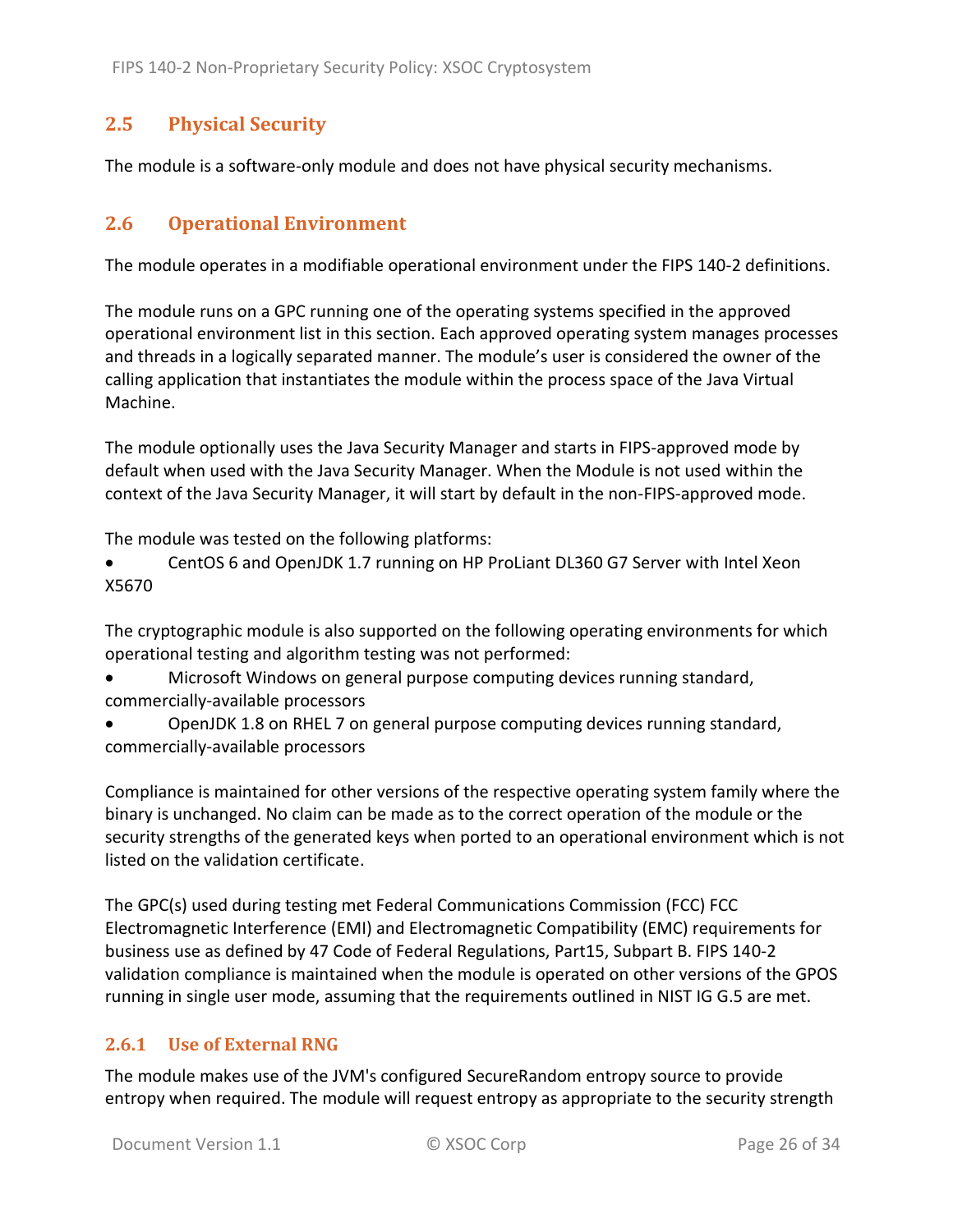and seeding configuration for the DRBG that is using it. In approved mode the minimum amount of entropy that would be requested is 112 bits with a larger minimum being set if the security strength of the operation requires it. The module will wait until the *SecureRandom.generateSeed()* returns the requested amount of entropy, blocking if necessary.

## <span id="page-26-0"></span>**2.7 Self-Tests**

Each time the module is powered up, it tests that the cryptographic algorithms still operate correctly and that sensitive data have not been damaged. Power-up self–tests are available on demand by power cycling the module.

On power-up or reset, the module performs the self-tests that are described in [Table 13](#page-27-1) – Power-Up [Self-Tests.](#page-27-1) All KATs must be completed successfully prior to any other use of cryptography by the module. If one of the KATs fails, the module enters the Self-Test Failure error state. The module will output a detailed error message when *FipsStatus.isReady()* is called. The error state can only be cleared by reloading the module and calling *FipsStatus.isReady()* again to confirm successful completion of the KATs.

| <b>Test Target</b>       | <b>Description</b>                                              |
|--------------------------|-----------------------------------------------------------------|
| Software Integrity Check | HMAC-SHA256                                                     |
| <b>AES</b>               | <b>KATs: Encryption, Decryption</b>                             |
|                          | Modes: ECB                                                      |
|                          | Key sizes: 128 bits                                             |
| <b>CCM</b>               | <b>KATs: Generation, Verification</b>                           |
|                          | Key sizes: 128 bits                                             |
| <b>AES-CMAC</b>          | KATs: Generation, Verification                                  |
|                          | Key sizes: AES with 128 bits                                    |
| <b>FFC KAS</b>           | KATs: Per IG 9.6 – Primitive "Z" Computation Parameter Sets/Key |
|                          | sizes: FB                                                       |
| <b>DRBG</b>              | KATs: HASH DRBG, HMAC DRBG, CTR DRBG                            |
|                          | Security Strengths: 256 bits                                    |
| <b>DSA</b>               | <b>KAT: Signature Generation, Signature Verification</b>        |
|                          | Key sizes: 2048 bits                                            |
| <b>ECDSA</b>             | KAT: Signature Generation, Signature Verification Curves/Key    |
|                          | sizes: P-256                                                    |
| GCM/GMAC                 | <b>KATs: Generation, Verification</b>                           |
|                          | Key sizes: 128 bits                                             |
| <b>HMAC</b>              | <b>KATs: Generation, Verification</b>                           |
|                          | SHA sizes: SHA-1, SHA-224, SHA-256, SHA-384, SHA-512, SHA-      |
|                          | 512/224, SHA-512/256                                            |

## <span id="page-26-1"></span>**2.7.1 Power-Up Self-Tests**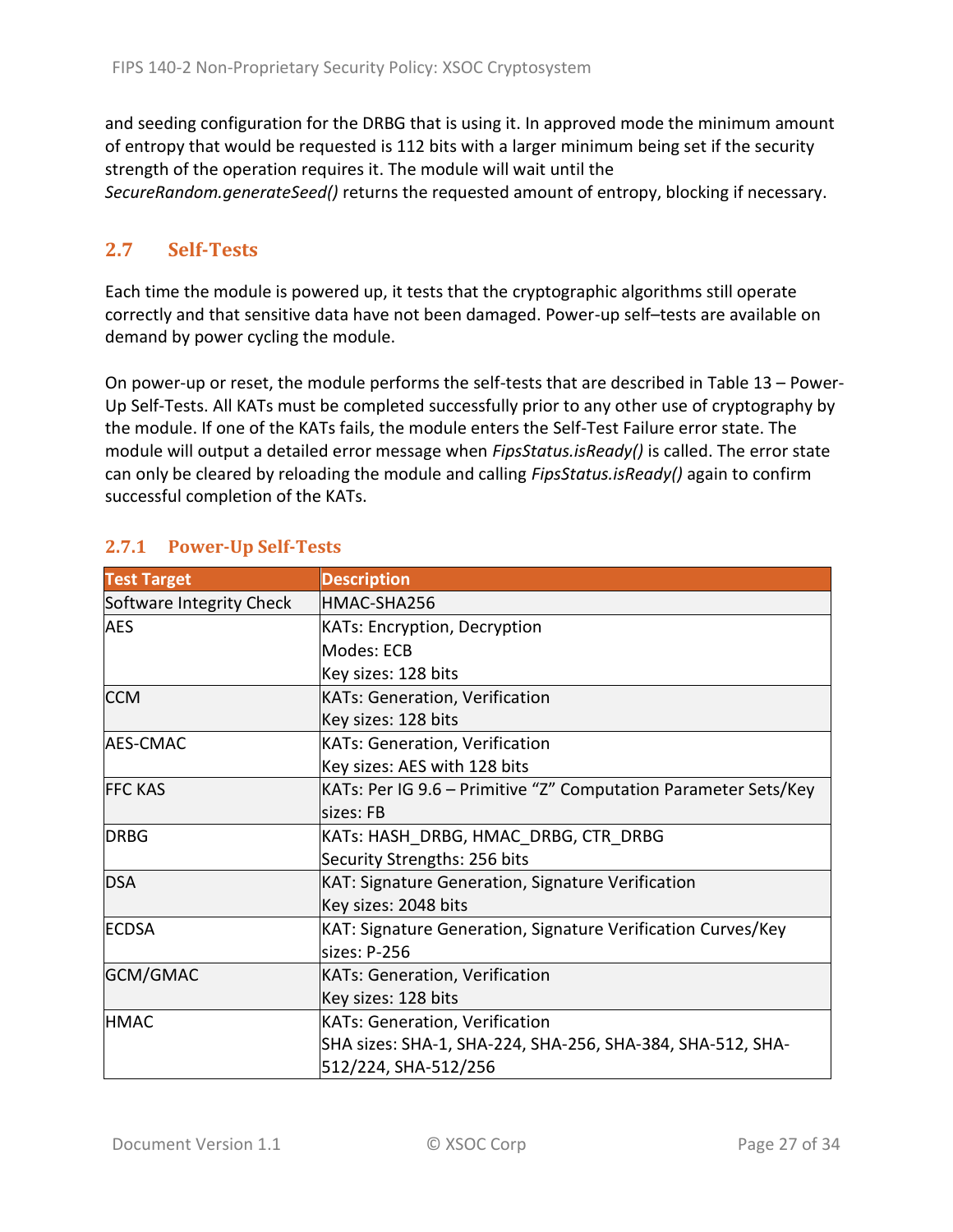| <b>Test Target</b>             | <b>Description</b>                                           |
|--------------------------------|--------------------------------------------------------------|
| <b>ECC KAS</b>                 | KATs: Per IG 9.6 - Primitive "Z" Computation                 |
|                                | Parameter Sets/Key sizes: FB                                 |
| <b>RSA</b>                     | KATs: Signature Generation, Signature Verification           |
|                                | Key sizes: 2048 bits                                         |
| <b>SHS</b>                     | <b>KATs: Output Verification</b>                             |
|                                | SHA sizes: SHA-1, SHA-224, SHA-256, SHA-384, SHA-512, SHA-   |
|                                | 512/224, SHA-512/256, SHA3-224, SHA3-256, SHA3-384, SHA3-512 |
| Triple-DES                     | <b>KATs: Encryption, Decryption</b>                          |
|                                | Modes: TECB                                                  |
|                                | Key sizes: 3-Key                                             |
| Triple-DES-CMAC                | KATs: Generation, Verification                               |
|                                | Key sizes: 3-Key                                             |
| <b>Extendable-Output</b>       | <b>KATs: Output Verification</b>                             |
| functions (XOF)                | XOFs: SHAKE128, SHAKE256                                     |
| Key Agreement Using RSA        | KATs: SP 800-56B specific KATs per IG D.4                    |
|                                | Key sizes: 2048 bits                                         |
| <b>Key Transport Using RSA</b> | KATs: SP 800-56B specific KATs per IG D.4                    |
|                                | Key sizes: 2048 bits                                         |

<span id="page-27-1"></span><span id="page-27-0"></span>**Table 13 – Power-Up Self-Tests**

#### **2.7.2 Conditional Self-Tests**

The module implements the following conditional self-tests upon key generation, or random number generation (respectively):

| <b>Test Target</b>        | <b>Description</b>                                           |
|---------------------------|--------------------------------------------------------------|
| NDRNG                     | NDRNG Continuous Test performed when a random value          |
|                           | is requested from the NDRNG.                                 |
| DH                        | DH Pairwise Consistency Test performed on every DH key       |
|                           | pair generation.                                             |
| <b>DRBG</b>               | DRBG Continuous Test performed when a random value           |
|                           | is requested from the DRBG.                                  |
| <b>DSA</b>                | DSA Pairwise Consistency Test performed on every DSA         |
|                           | key pair generation.                                         |
| <b>ECDSA</b>              | <b>ECDSA Pairwise Consistency Test performed on every EC</b> |
|                           | key pair generation.                                         |
| <b>RSA</b>                | RSA Pairwise Consistency Test performed on every RSA         |
|                           | key pair generation.                                         |
| <b>DRBG Health Checks</b> | Performed conditionally on DRBG, per SP 800-90A              |
|                           | Section 11.3. Required per IG C.1.                           |
| SP 800-56A Assurances     | Performed conditionally per SP 800-56A Sections 5.5.2,       |
|                           | 5.6.2, and/or 5.6.3. Required per IG 9.6.                    |

**Table 14 – Conditional Self-Tests**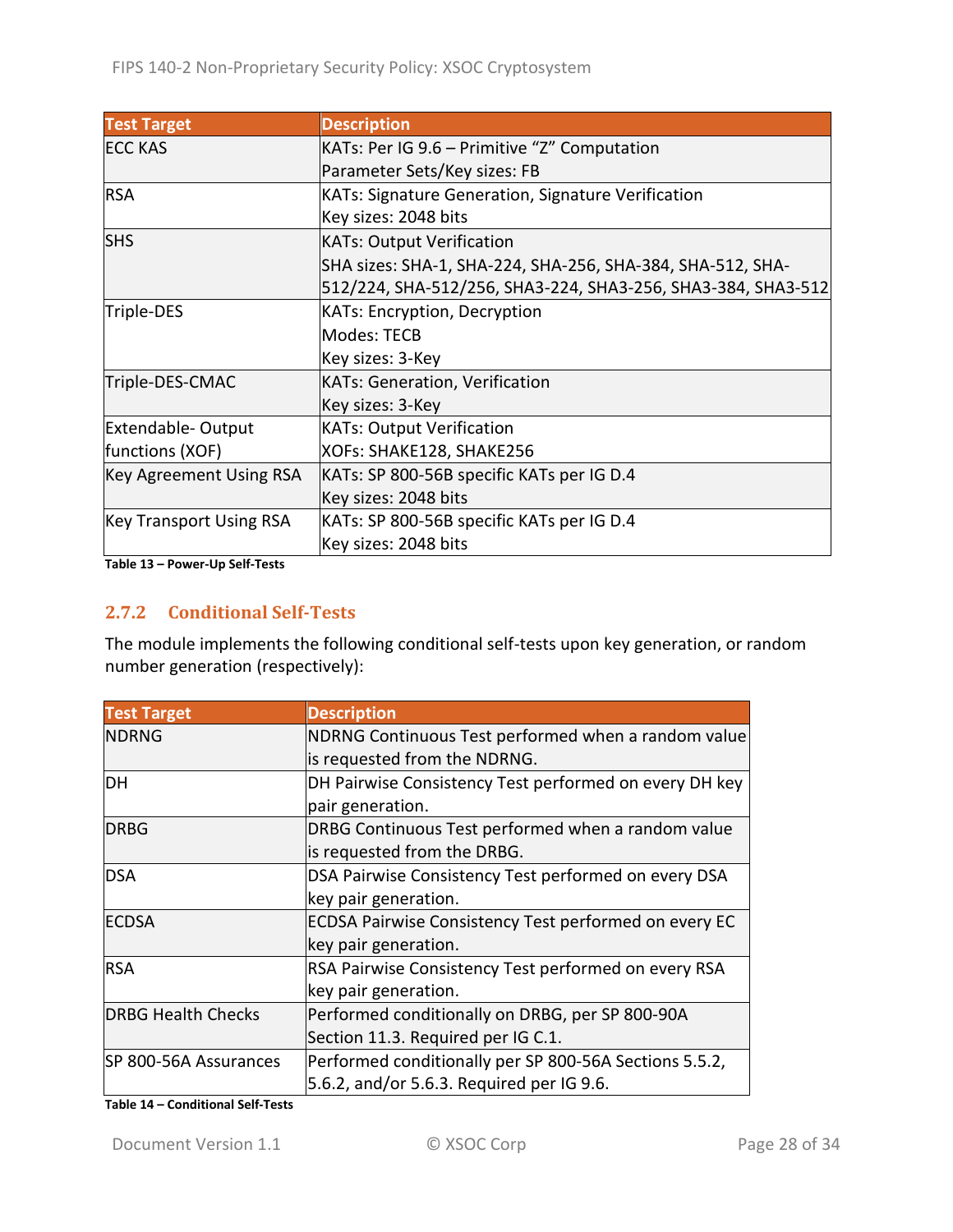### <span id="page-28-0"></span>**2.8 Mitigation of Other Attacks**

The Module implements basic protections to mitigate against timing based attacks against its internal implementations. There are two counter-measures used.

The first is Constant Time Comparisons, which protect the digest and integrity algorithms by strictly avoiding "fast fail" comparison of MACs, signatures, and digests so the time taken to compare a MAC, signature, or digest is constant regardless of whether the comparison passes or fails.

The second is made up of Numeric Blinding and decryption/signing verification which both protect the RSA algorithm.

Numeric Blinding prevents timing attacks against RSA decryption and signing by providing a random input into the operation which is subsequently eliminated when the result is produced. The random input makes it impossible for a third party observing the private key operation to attempt a timing attack on the operation as they do not have knowledge of the random input and consequently the time taken for the operation tells them nothing about the private value of the RSA key.

Decryption/signing verification is carried out by calculating a primitive encryption or signature verification operation after a corresponding decryption or signing operation before the result of the decryption or signing operation is returned. The purpose of this is to protect against Lenstra's CRT attack by verifying the correctness the private key calculations involved. Lenstra's CRT attack takes advantage of undetected errors in the use of RSA private keys with CRT values and, if exploitable, can be used to discover the private value of the RSA key.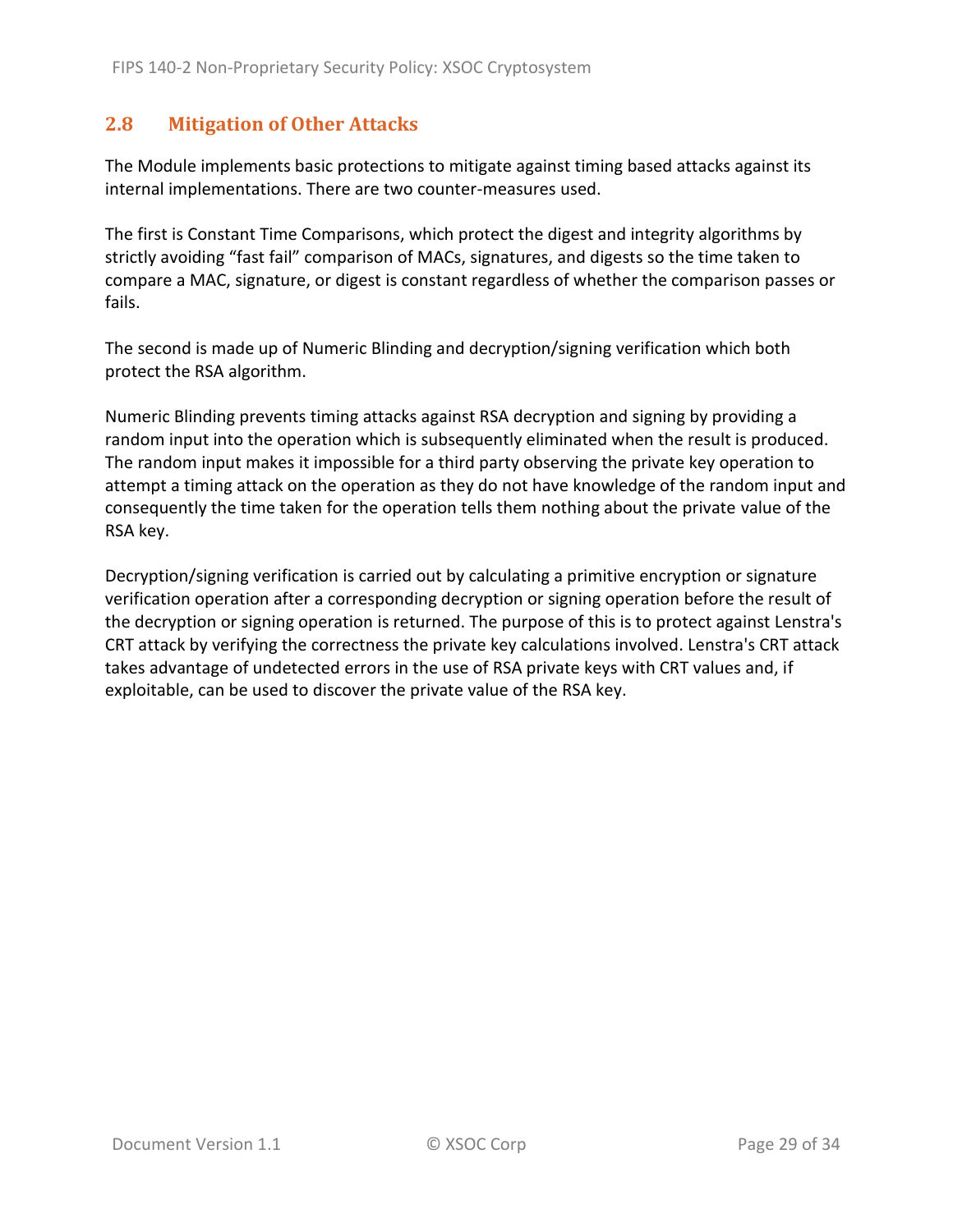## <span id="page-29-0"></span>**3 Security Rules and Guidance**

### <span id="page-29-1"></span>**3.1 Basic Enforcement**

The module design corresponds to the Module security rules. This section documents the security rules enforced by the cryptographic module to implement the security requirements of this FIPS 140-2 Level 1 module.

1. The module provides two distinct operator roles: User and Cryptographic Officer.

2. The module does not provide authentication.

3. The operator may command the module to perform the power up self-tests by cycling power or resetting the module.

4. Power-up self-tests do not require any operator action.

5. Data output is inhibited during key generation, self-tests, zeroization, and error states.

6. Status information does not contain CSPs or sensitive data that if misused could lead to a compromise of the module.

7. There are no restrictions on which keys or CSPs are zeroized by the zeroization service.

8. The module does not support concurrent operators.

9. The module does not have any external input/output devices used for entry/output of data.

10. The module does not enter or output plaintext CSPs from the module's physical boundary.

<span id="page-29-2"></span>11. The module does not output intermediate key values.

#### **3.1.1 Additional Enforcement with a Java SecurityManager**

In the presence of a Java SecurityManager approved mode services specific to a context, such as DSA and ECDSA for use in TLS, require specific policy permissions to be configured in the JVM configuration by the Cryptographic Officer or User. The SecurityManager can also be used to restrict the ability of particular code bases to examine CSPs. See Section [2.1.3](#page-6-0) Module Configuration for further advice on this.

In the absence of a Java SecurityManager specific services related to protocols such as TLS are available, however must only be used in relation to those protocols.

## <span id="page-29-3"></span>**3.1.2 Basic Guidance**

The jar file representing the module needs to be installed in a JVM's class path in a manner appropriate to its use in applications running on the JVM.

Functionality in the module is provided in two ways. At the lowest level there are distinct classes that provide access to the FIPS approved and non-FIPS approved services provided by the module. A more abstract level of access can also be gained through the use of strings providing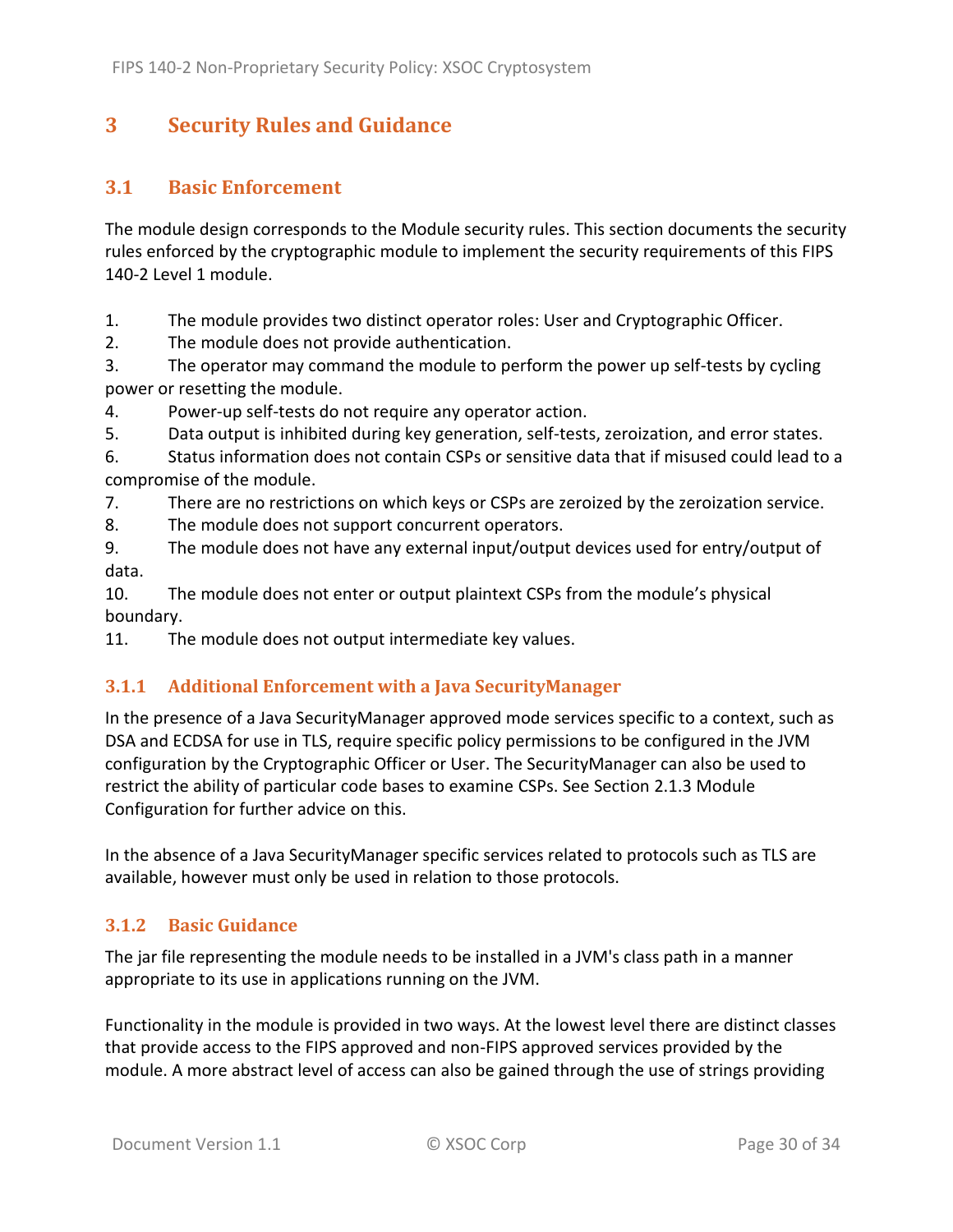operation names passed into the module's Java cryptography provider through the APIs described in the Java Cryptography Architecture (JCA) and the Java Cryptography Extension (JCE).

When the module is being used in FIPS approved-only mode, classes providing implementations of algorithms which are not FIPS approved, or allowed, are explicitly disabled.

#### <span id="page-30-0"></span>**3.1.3 Enforcement and Guidance for GCM IVs**

IVs for GCM can be generated randomly, where an IV is not generated randomly the module supports the importing of GCM IVs.

In approved mode, when a GCM IV is generated randomly, the module enforces the use of an approved DRGB in line with Section 8.2.2 of SP 800-38D.

In approved mode, importing a GCM IV is non-conformant unless the source of the IV is also FIPS approved for GCM IV generation.

Per IG A.5, Section [2.2.1](#page-16-1) of this Security Policy also states that in the event module power is lost and restored the consuming application must ensure that any of its AES-GCM keys used for encryption or decryption are re-distributed.

### <span id="page-30-1"></span>**3.1.4 Enforcement and Guidance for use of the Approved PBKDF**

In line with the requirements for SP 800-132, keys generated using the approved PBKDF must only be used for storage applications. Any other use of the approved PBKDF is non-conformant.

In approved mode the module enforces that any password used must encode to at least 14 bytes (112 bits) and that the salt is at least 16 bytes (128 bits) long. The iteration count associated with the PBKDF should be as large as practical.

As the module is a general purpose software module, it is not possible to anticipate all the levels of use for the PBKDF, however a user of the module should also note that a password should at least contain enough entropy to be unguessable and also contain enough entropy to reflect the security strength required for the key being generated. In the event a password encoding is simply based on ASCII a 14 byte password is unlikely to contain sufficient entropy for most purposes. Users are referred to Appendix A, "Security Considerations" of SP 800-132 for further information on password, salt, and iteration count selection.

#### <span id="page-30-2"></span>**3.1.5 Software Installation**

The module is provided directly to solution developers and is not available for direct download to the general public. The module and its host application are to be installed on an operating system specified in Section [2.6](#page-25-1) or one where portability is maintained.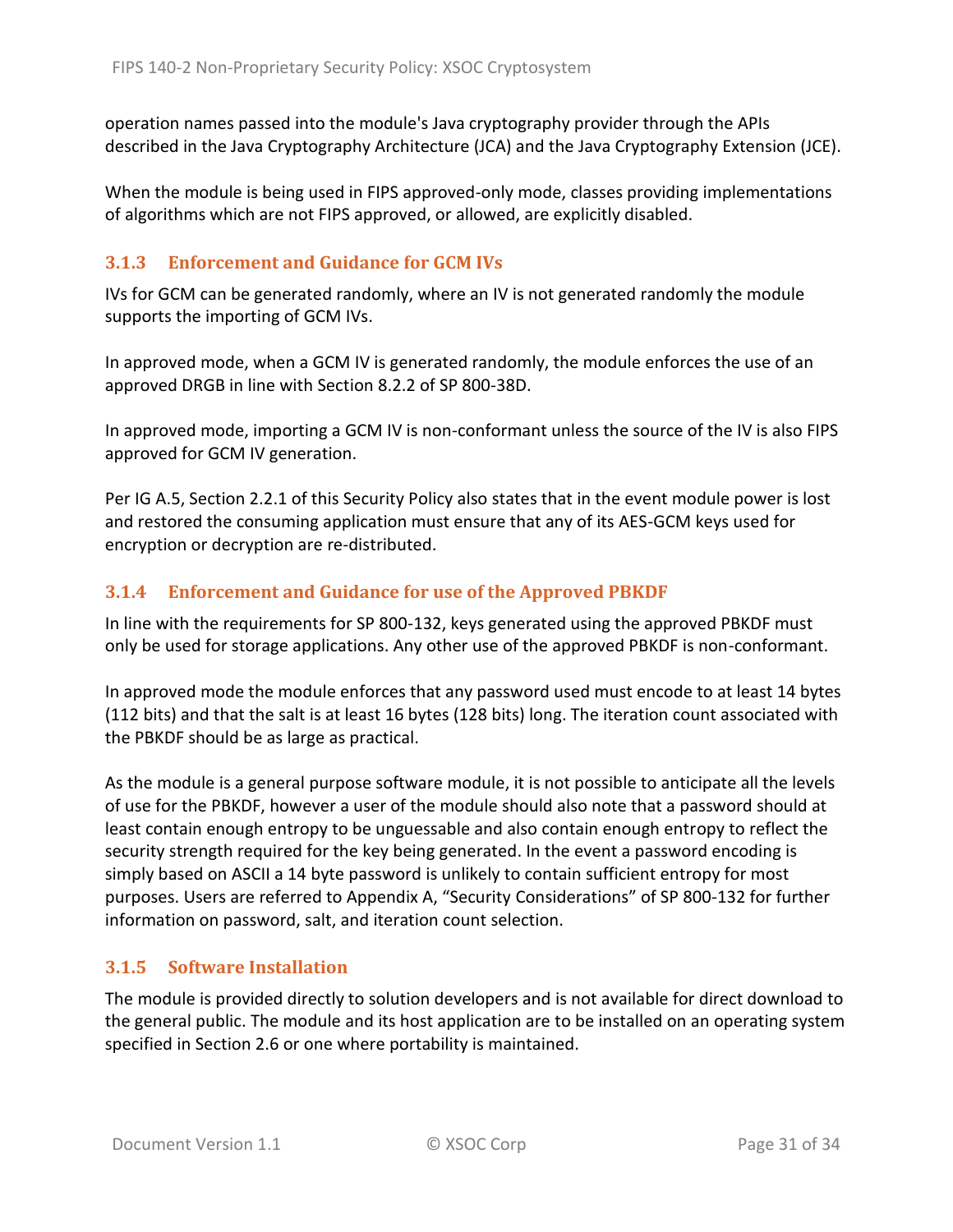# <span id="page-31-0"></span>**4 References and Acronyms**

## <span id="page-31-1"></span>**4.1 References**

| <b>Abbreviation</b> | <b>Full Specification Name</b>                                                                                                           |
|---------------------|------------------------------------------------------------------------------------------------------------------------------------------|
| <b>ANSI X9.31</b>   | X9.31-1998, Digital Signatures using Reversible Public Key Cryptography for<br>the Financial Services Industry (rDSA), September 9, 1998 |
| FIPS 140-2          | Security Requirements for Cryptographic modules, May 25, 2001                                                                            |
| <b>FIPS 180-4</b>   | Secure Hash Standard (SHS)                                                                                                               |
| FIPS 186-3          | Digital Signature Standard (DSS)                                                                                                         |
| <b>FIPS 186-4</b>   | Digital Signature Standard (DSS)                                                                                                         |
| <b>FIPS 197</b>     | <b>Advanced Encryption Standard</b>                                                                                                      |
| <b>FIPS 198-1</b>   | The Keyed-Hash Message Authentication Code (HMAC)                                                                                        |
| <b>FIPS 202</b>     | SHA-3 Standard: Permutation-Based Hash and Extendable-Output<br><b>Functions</b>                                                         |
| IG                  | Implementation Guidance for FIPS PUB 140-2 and the Cryptographic<br><b>Module Validation Program</b>                                     |
| <b>PKCS#1 v2.1</b>  | RSA Cryptography Standard                                                                                                                |
| PKCS#5              | Password-Based Cryptography Standard                                                                                                     |
| PKCS#12             | Personal Information Exchange Syntax Standard                                                                                            |
| SP 800-20           | Modes of Operation Validation System for Triple Data Encryption Algorithm<br>(TMOVS)                                                     |
| SP 800-38A          | Recommendation for Block Cipher Modes of Operation: Three Variants of<br>Ciphertext Stealing for CBC Mode                                |
| SP 800-38B          | Recommendation for Block Cipher Modes of Operation: The CMAC Mode<br>for Authentication                                                  |
| SP 800-38C          | Recommendation for Block Cipher Modes of Operation: The CCM Mode for<br>Authentication and Confidentiality                               |
| SP 800-38D          | Recommendation for Block Cipher Modes of Operation: Galois/Counter<br>Mode (GCM) and GMAC                                                |
| SP 800-38F          | Recommendation for Block Cipher Modes of Operation: Methods for Key<br>Wrapping                                                          |
| SP 800-56A          | Recommendation for Pair-Wise Key Establishment Schemes Using Discrete<br>Logarithm Cryptography                                          |
| SP 800-56B          | Recommendation for Pair-Wise Key Establishment Schemes Using Integer<br><b>Factorization Cryptography</b>                                |
| SP 800-56C          | Recommendation for Key Derivation through Extraction-then- Expansion                                                                     |
| SP 800-67           | Recommendation for the Triple Data Encryption Algorithm (TDEA) Block<br>Cipher                                                           |
| SP 800-89           | Recommendation for Obtaining Assurances for Digital Signature<br><b>Applications</b>                                                     |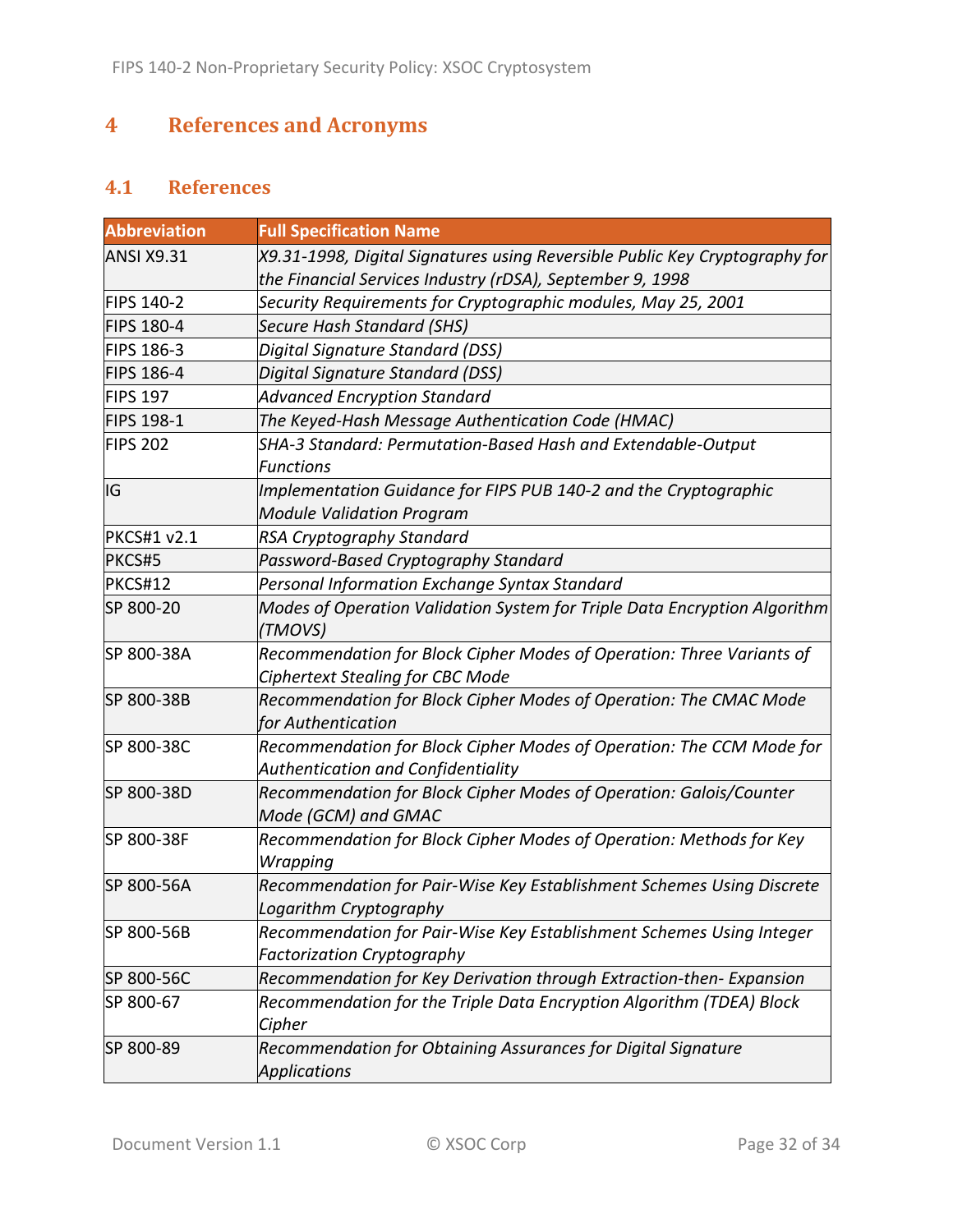| SP 800-90A         | Recommendation for Random Number Generation Using Deterministic           |
|--------------------|---------------------------------------------------------------------------|
|                    | <b>Random Bit Generators</b>                                              |
| SP 800-108         | Recommendation for Key Derivation Using Pseudorandom Functions            |
| SP 800-132         | Recommendation for Password-Based Key Derivation                          |
| SP 800-135         | Recommendation for Existing Application–Specific Key Derivation Functions |
| Toble 15 Defevered |                                                                           |

<span id="page-32-0"></span>**Table 15 – References**

### **4.2 Acronyms**

The following table defines acronyms found in this document:

| <b>Acronym</b>         | <b>Term</b>                                    |
|------------------------|------------------------------------------------|
| <b>AES</b>             | <b>Advanced Encryption Standard</b>            |
| <b>API</b>             | <b>Application Programming Interface</b>       |
| <b>CBC</b>             | Cipher-Block Chaining                          |
| <b>CCM</b>             | Counter with CBC-MAC                           |
| <b>CDH</b>             | Computational Diffie-Hellman                   |
| <b>CFB</b>             | <b>Cipher Feedback Mode</b>                    |
| <b>CMAC</b>            | Cipher-based Message Authentication Code       |
| <b>CMVP</b>            | Cryptographic Module Validation Program        |
| CO                     | Crypto Officer                                 |
| <b>CPU</b>             | <b>Central Processing Unit</b>                 |
| $\overline{\text{CS}}$ | <b>Ciphertext Stealing</b>                     |
| <b>CSP</b>             | <b>Critical Security Parameter</b>             |
| <b>CTR</b>             | Counter-mode                                   |
| <b>CVL</b>             | <b>Component Validation List</b>               |
| <b>DES</b>             | Data Encryption Standard                       |
| DH                     | Diffie-Hellman                                 |
| <b>DRAM</b>            | Dynamic Random Access Memory                   |
| <b>DRBG</b>            | Deterministic Random Bit Generator             |
| <b>DSA</b>             | Digital Signature Algorithm                    |
| <b>DSTU4145</b>        | Ukrainian DSTU-4145-2002 Elliptic Curve Scheme |
| EC                     | <b>Elliptic Curve</b>                          |
| <b>ECB</b>             | <b>Electronic Code Book</b>                    |
| <b>ECC</b>             | <b>Elliptic Curve Cryptography</b>             |
| <b>ECDSA</b>           | Elliptic Curve Digital Signature Algorithm     |
| <b>EMC</b>             | <b>Electromagnetic Compatibility</b>           |
| <b>EMI</b>             | Electromagnetic Interference                   |
| <b>FCC</b>             | <b>Federal Communications Commission</b>       |
| FIPS                   | <b>Federal Information Processing Standard</b> |
| <b>GCM</b>             | Galois/Counter Mode                            |
| <b>GMAC</b>            | Galois Message Authentication Code             |